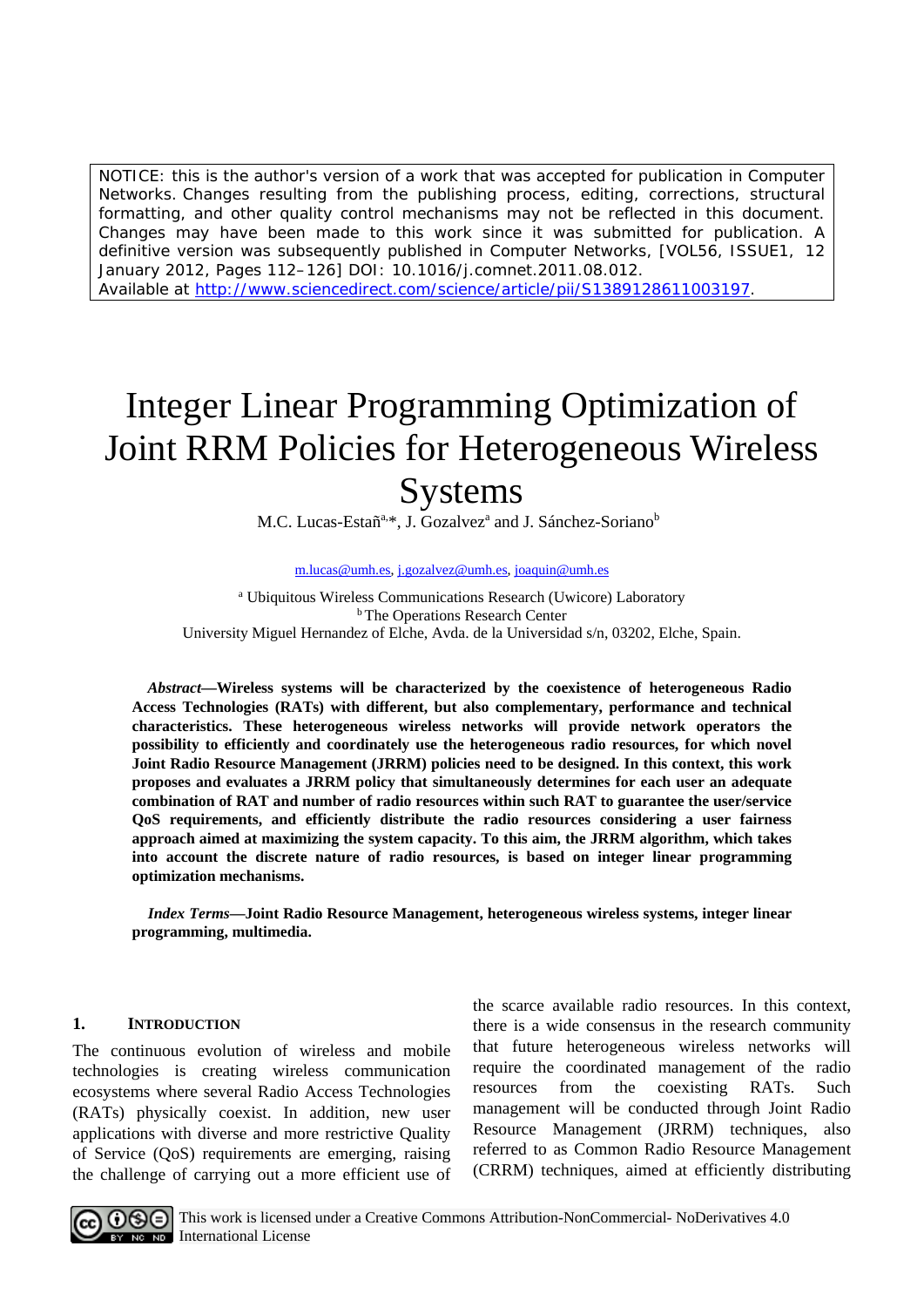the available heterogeneous radio resources in order to satisfy the user QoS demands, while increasing the operators' system revenue. The JRRM concept was defined by the 3GPP (3rd Generation Partnership Project) in [\[1\]](#page-15-0) and [\[2\],](#page-15-1) where also different supporting network architectures were presented to ensure the interoperability between the different RATs.

JRRM policies are responsible for assigning incoming calls the optimum RAT over which to convey them. Several studies can be found in the literature investigating proposals to address the RAT selection dilemma. [\[3\]](#page-15-2) proposes some initial JRRM RAT selection mechanisms based on pre-established service-to-RAT assignments, and a load balancing criterion (the user is assigned to the lowest loaded RAT). Another interesting initial RAT selection strategy [\[4\]](#page-15-3) defines a suitability factor for selecting each available RAT based on aspects such as the radio resources availability, the interference level, and the terminal and network capabilities. An innovative contribution is the evaluation of the suitability factor's dependency with varying operators' policies. Several RAT selection principles based on the signal strength (coverage) and instantaneous load are also suggested in [\[5\].](#page-15-4) Other initial RAT selection policies base their JRRM decisions on each RAT's load and the multitechnology capability of user terminals. In fact, it is possible to take advantage of the presence of multimode terminals by switching their assigned RATs in order to free the capacity required to accept new calls from single-mode terminals. Several strategies to perform this traffic rearrangement in a heterogeneous wireless framework are discussed in [\[6\]](#page-15-5) and references therein. The load balancing strategies employed in [\[7\]](#page-15-6) are aimed at achieving a uniform traffic distribution, which is pointed out to be desirable in order to maximize the trunking gain and minimize the probability of making unnecessary vertical handovers of multi-technology terminals. For non real-time services, the load balancing is performed based on the measured buffer delay, while for real-time services a load balancing principle based on load thresholds is proposed. In [\[8\],](#page-16-0) the authors evaluate a vertical handover strategy to simultaneously decide the target network for several users requesting a handover in the same base station. The vertical handover algorithm will decide the best target network for each user based on its QoS requirements and individual interests, but would also take into account the networks' load resulting from the handover process. Consequently, the algorithm improves its RAT selection decision when simultaneously receiving a high number of handover

petitions. Finally, a centric RAT selection algorithm is proposed in [\[9\].](#page-16-1) The proposed approach selects the RAT providing each user the highest utility defined in terms of cost, power consumption, achievable data rate, network load and link quality. [\[9\]](#page-16-1) also demonstrates the need and benefits of exploiting context-aware preferences in the selection process.

In addition to decide the RAT over which each incoming call will be conveyed, certain JRRM policies have recently proposed to also determine the resources needed by each user to satisfy its QoS demands. An example is the work reported in [\[10\],](#page-16-2) which proposes a Joint Call Admission Control (JCAC) algorithm based on the arrival rate of each class of calls. This algorithm simultaneously addresses the RAT selection and Call Admission Control (CAC) dilemmas, with the aim of reducing the call blocking and dropping probabilities, and ensuring fairness in the allocation of radio resources. Other interesting JRRM proposals jointly addressing the RAT selection and intra-RAT Radio Resource Management (RRM) dilemmas have been reported in [\[11\]](#page-16-3) and [\[12\].](#page-16-4) These proposals are based on neural networks, and simultaneously determine the most appropriate RAT and bit rate allocation. In [\[11\],](#page-16-3) the proposed JRRM algorithm is based on neural networks and fuzzy logic, and considers factors such as the signal strength, resource availability and mobile speed. However, this JRRM algorithm does not incorporate mechanisms to take into account the diverse QoS requirements of different service types. The JRRM proposal reported in [\[12\]](#page-16-4) bases its decision criterion on user QoS demands in terms of required bit rate or maximum delay, and employs Hopfield neural networks to find its JRRM solutions. This algorithm simultaneously decides the optimum RAT for the incoming call, and the necessary radio resources at the assigned RAT. However, the diverse nature and characteristics of radio resources in heterogeneous environments is not actually considered in [\[12\].](#page-16-4) Since such diversity can considerably impact the capacity of the selected RAT to satisfy the user QoS demands, and therefore the optimum JRRM solutions to meet such demands, this work extends the current JRRM state of the art by proposing a JRRM algorithm that based on the radio resources' diversity, simultaneously determines for each user an adequate combination of RAT and number of discrete radio resources within such RAT to guarantee its QoS requirements while trying to maximize the system's capacity in terms of users satisfactorily served. In addition, the proposed JRRM algorithm also tackles the CAC dilemma given that the JRRM solution determines the most suitable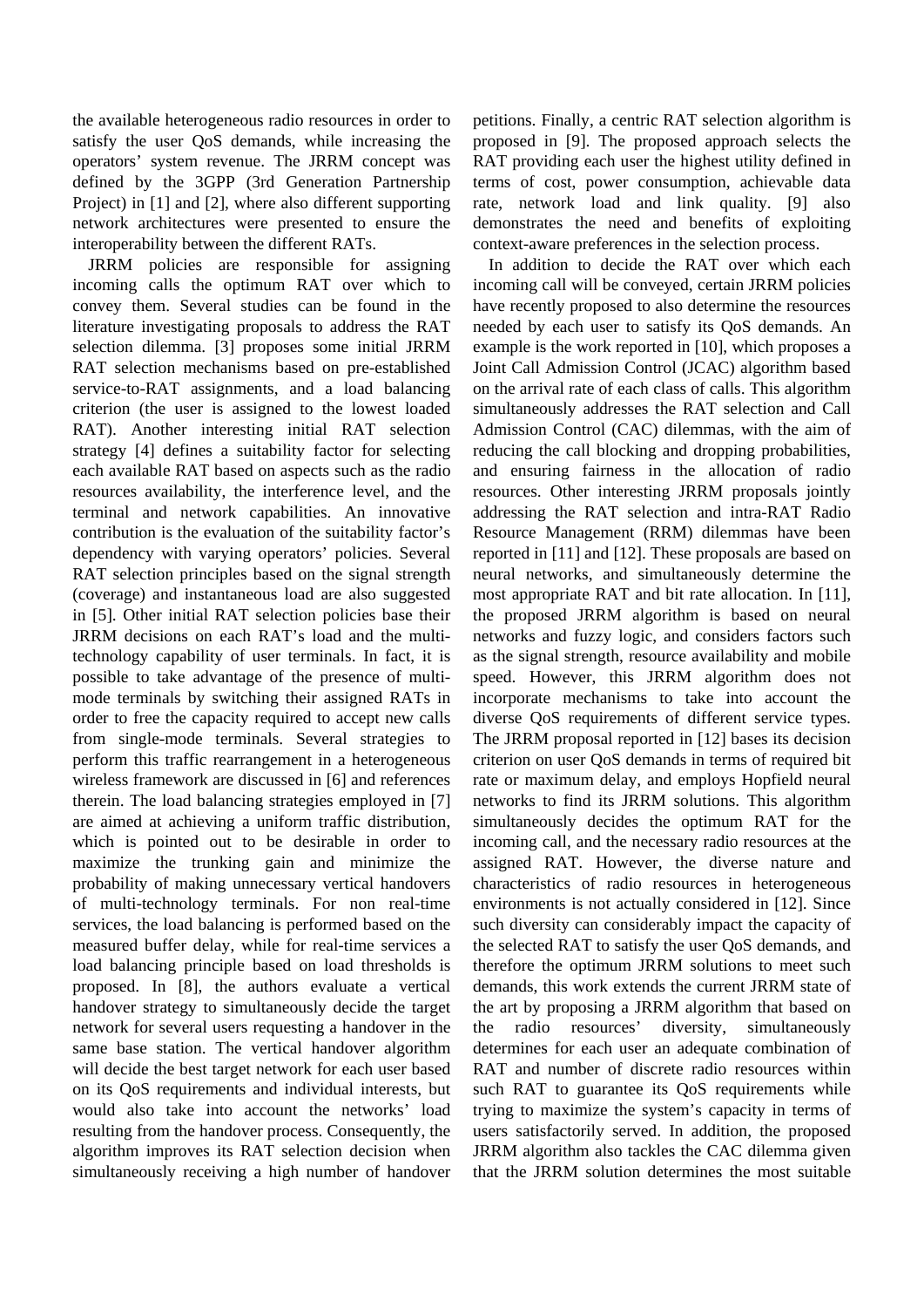RAT with available radio resources to support the new incoming call considering the current system conditions (load and QoS requirements). The proposed JRRM algorithm implements a user fairness policy, and aims to equally satisfy all users in the system. To this aim, the proposal is based on integer linear programming and optimization techniques.

The rest of the paper is organized as follows. Section 2 presents the integer linear programming based JRRM algorithm proposed in this work. Section [3](#page-7-0) evaluates its performance, and proposes additional variants to further optimize its operation and the resulting user perceived QoS. The implementation and computational cost of the proposed algorithm is evaluated in Section [4,](#page-13-0) while Section [5](#page-15-7) summarizes the contributions from this work and draws final conclusions.

# **2. INTEGER LINEAR PROGRAMMING JRRM POLICY**

This paper considers a multimedia scenario where email (background), web (interactive), and real-time video (with different mean bit rates) services coexist, and require different number of radio resources to achieve equal QoS levels. In this context, the proposed JRRM policy tries to exploit this QoS/resource flexibility to provide all users present in a multimedia environment with the highest possible homogeneous user satisfaction levels. The study is conducted considering a heterogeneous wireless ecosystem where the GPRS (General Packet Radio Service), EDGE (Enhanced Data rates for GSM Evolution), and HSDPA (High Speed Downlink Packet Access) RATs physically coexist, and provide the same radio coverage from a multi-RAT base station. A radio resource is equivalent to a timeslot for GPRS and EDGE, and a code for HSDPA.

## *2.1. Traffic Class Utility Functions*

This work is based on utility functions that try to characterize the QoS satisfaction level experienced by a user based on the requested traffic service and the radio resources it has been assigned (combination of RAT and number of radio resources assigned within that RAT). This is a challenging task because user satisfaction is a subjective concept that heavily depends on user perceptions. The defined utility functions try to express the perceived user QoS as the link quality, and therefore data rate, varies. To establish the utility functions, the minimum, mean, and maximum QoS levels demanded by users are first defined per service class as illustrated in Fig. 1. This

work considers a multimedia traffic scenario with email (background), web (interactive) and real-time H.263 video (with different mean bit rates) users.

For web and email services, utility values are expressed in terms of the user throughput. The minimum, mean and maximum QoS levels for web users have been defined as the throughput needed to satisfactorily transmit 90%, 95% and 97.5% of web pages in less than 4 seconds as established by the 3GPP TS 22.105 recommendations [\[13\].](#page-16-5) These high percentiles have been selected due the high transmission reliability requirements of non-real time data services. Web traffic is here modeled using the work reported in [\[14\],](#page-16-6) whereas [\[15\]](#page-16-7) has been used to model email traffic. The email model considers the transmission of emails with and without attachments, which makes it difficult to successfully transmit emails with large attachments within the 4 seconds 3GPP recommendations. Consequently, the email QoS thresholds have been established based on the throughput required to satisfactorily transmit 65%, 75% and 80% of the emails (with or without attachments). Once the QoS satisfaction thresholds have been established for web and email services, the utility functions have been defined so that users perceive a null utility value if their minimum QoS demand is not satisfied. This condition avoids assigning radio resources to users who would experience very poor QoS levels. Web and email user satisfaction linearly grows with the experienced throughput between the minimum and maximum QoS thresholds. Utility values equal to one have been avoided for web and email transmissions to account for the transmission reliability requirements of these



Fig. 1. Utility functions per traffic service.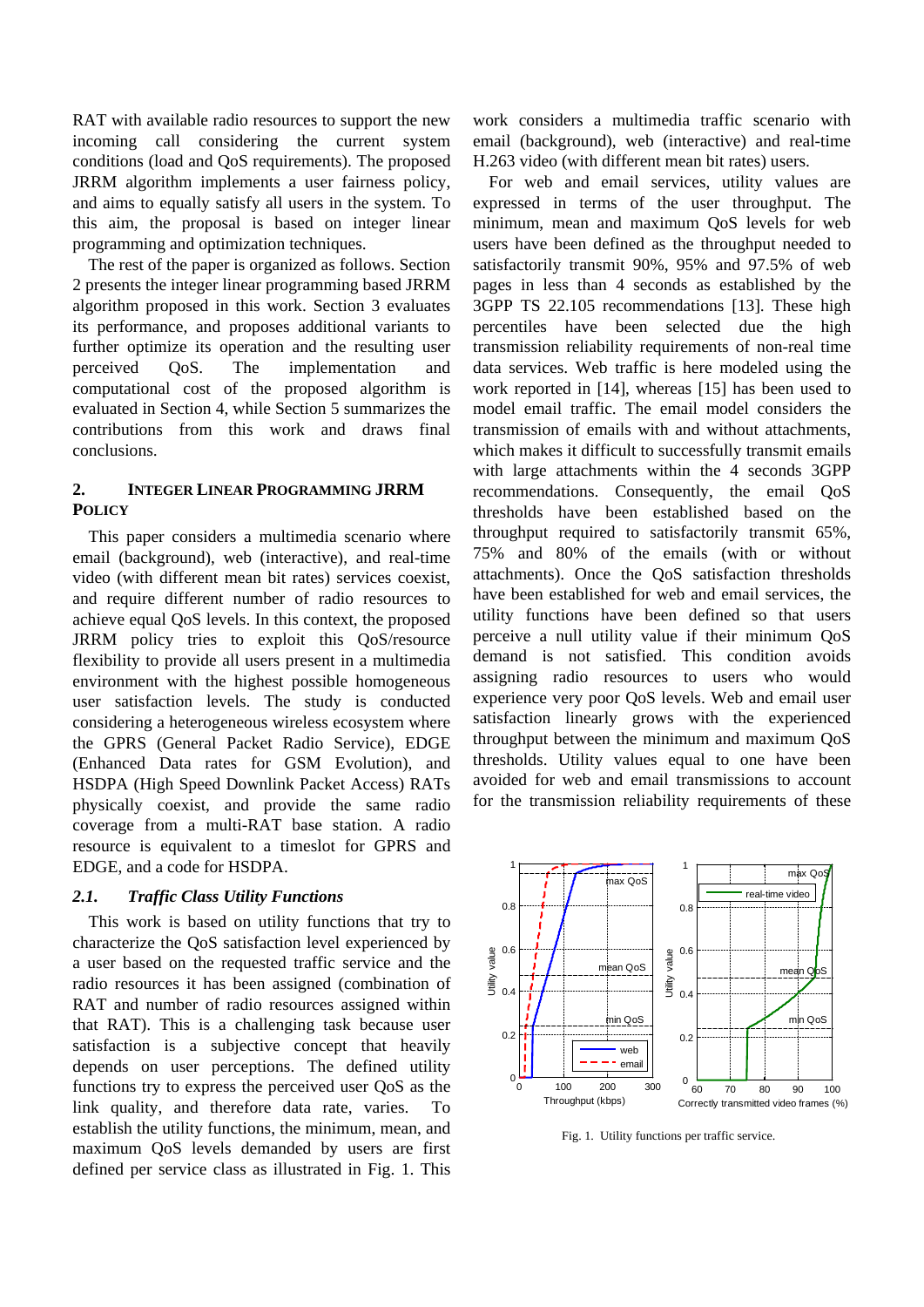services, and the dependence of the achievable throughput levels on the experienced channel quality conditions.

For real-time video services, video frames are considered to be satisfactorily transmitted if they are transmitted before the next video frame is to be transmitted. Consequently, the utility functions for real-time video services have been defined based on the percentage of correctly transmitted video frames, and the real-time video utility functions are independent of the mean video bit rates. The real-time video QoS satisfaction thresholds have been established considering the H.263 traffic model described in [\[16\]](#page-16-8) and the indications provided in [\[17\].](#page-16-9) The studies reported in [\[17\]](#page-16-9) show that a 25%, or even higher, dropping rate does not have a catastrophic effect on the QoS perceived by H.263 video users, and that dropping rates as high as 5% can be overcome if appropriate transmission techniques are invoked. Based on these results, the minimum and mean QoS satisfaction levels correspond to guaranteeing that 75% and 95% of video frames are transmitted before the next video frame needs to be transmitted. The maximum utility value for real-time video users has been set equal to one, and is achieved when all video frames are transmitted before the next video frame is to be transmitted. Although the 5% difference between the mean and maximum QoS levels might look negligible, this 5% includes the H.263 I-frames. These frames include information of independently coded images in a video sequence, and are also used to code/decode other images exploiting temporal redundancy. As a result, I-frames have a significant impact on the user perceived QoS level, and require high transmission rates due to their potential large size. Similarly to web and email users, real-time video users also perceive a null utility value below the minimum QoS threshold. Following the indications in [\[17\]](#page-16-9) that highlight that an acceptable video quality requires a high percentage of correctly received video frames, the video utility increases slowly with the percentage of transmitted frames until the mean QoS level is achieved, and then rapidly until the maximum QoS level.

Once the utility functions are established, it is then necessary to relate the utility values with the different radio resource assignments. To establish this relation, the throughput achieved by each RAT and number of radio resources combination must be considered. However, it is difficult to estimate the throughput that could be achieved with a given number of radio resources given that the simulated radio access

technologies implement link adaptation schemes. These schemes dynamically vary the used transmission mode (i.e., modulation and coding scheme) based on the experienced channel quality conditions. To account for these variations, and considering the difficulty to predict the achievable throughput in adaptive radio interfaces, the relation between the utility values and radio resource assignments has been established considering the data rate of the transmission modes providing a balance between high data rates and high error correction capabilities. In this context, average throughput values of 13.4 kbps and 22.4 kbps per timeslot (TS) have been selected for GPRS and EDGE, respectively, corresponding to the data rates of the coding scheme 2 (CS2) in GPRS, and the modulation and coding scheme 5 (MCS5) in EDGE [\[18\].](#page-16-10) In HSDPA, a high number of transmission modes are defined depending on the number of assigned codes. This work considers the transmission modes related to the 30 CQI (Channel Quality Indicator) values for User Equipment category 10 [\[19\].](#page-16-11) To achieve the sought balance between high data rate and high error correction capabilities, the selected transmission rate per number of assigned HSDPA codes corresponds to that achieved by the 'intermediate' transmission mode out of all possible modes for a given number of codes. The resulting data rates for each possible radio resource assignment are shown in Table I. It is then possible to directly relate for web and email services the utility values that would correspond to each radio resources assignment. For example, if we consider a radio resource assignment corresponding to two EDGE timeslots, this assignment can achieve an average throughput of 44.8 kbps. Considering the utility functions defined in Fig. 1, such throughput would then correspond to a 0.33 utility value for web users, and 0.67 for email users.

For real-time H.263 video services, an additional step is necessary. A cumulative distribution function (CDF) of the throughput needed to transmit each video frame before the next video frame is to be transmitted is derived following the implemented H.263 video model [\[16\].](#page-16-8) Through these CDFs, the percentage of video frames reported in Fig. 1 can be related to the corresponding necessary throughputs for the various video bit rates considered in this work. Once the utility values are expressed as a function of the throughput, the utility values can be related to radio resources using the previously discussed relation between throughput and radio resources. Table II shows an example of the utility values obtained for the real-time 64 kbps H.263 video users with the different radio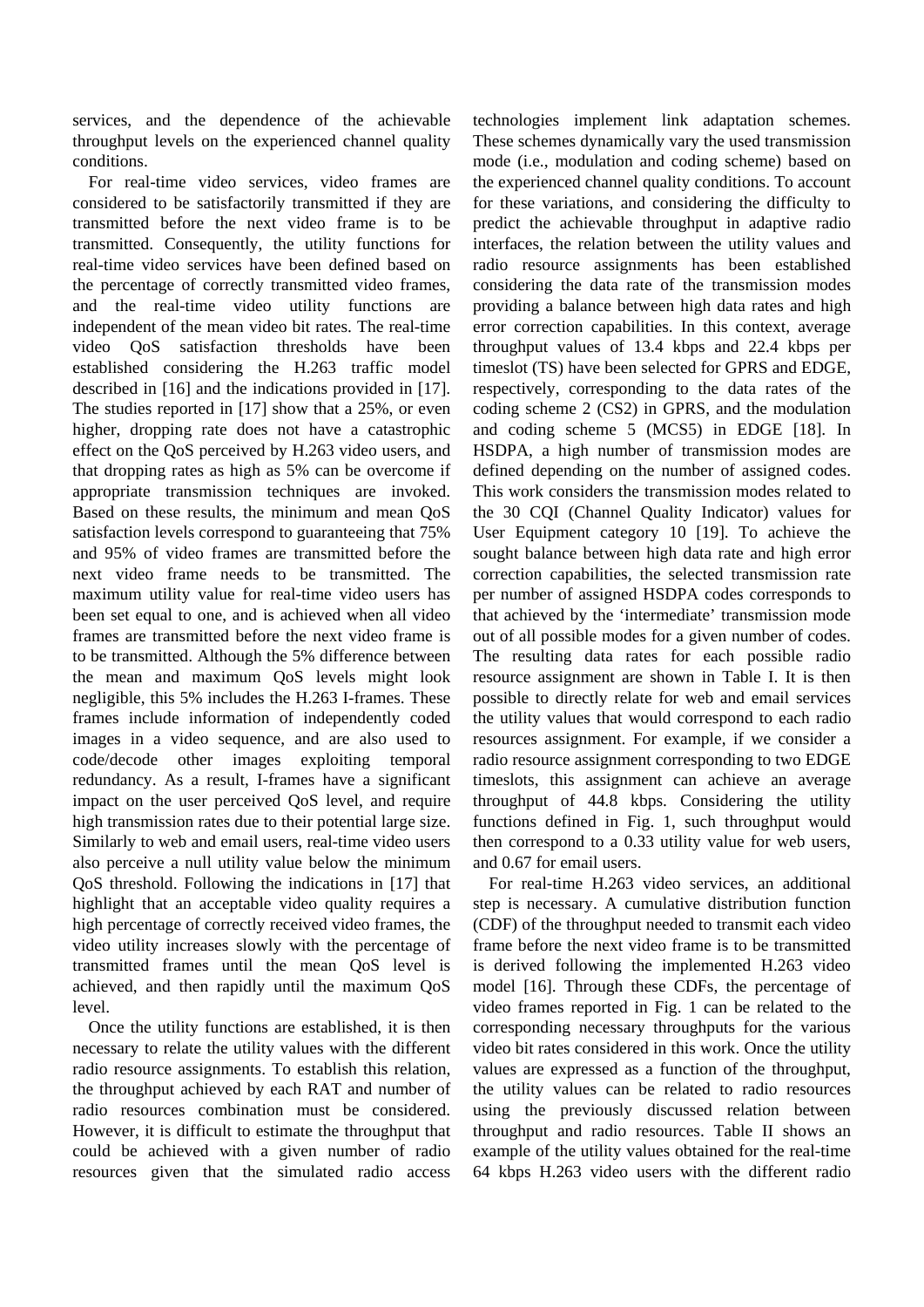TABLE I DATA RATE PER RADIO RESOURCE ASSIGNMENT

| Resources per RAT | Data rate (kbps) | Modulation  |
|-------------------|------------------|-------------|
| $n$ GPRS TS       | $n \times 13.4$  | <b>GMSK</b> |
| $n$ EDGE TS       | $n \times 22.4$  | 8PSK        |
| 1 HSDPA codes     | 116.5            | <b>OPSK</b> |
| 2 HSDPA codes     | 396              | <b>OPSK</b> |
| 3 HSDPA codes     | 741              | <b>OPSK</b> |
| 4 HSDPA codes     | 1139.5           | <b>OPSK</b> |
| 5 HSDPA codes     | 2332             | 16-OAM      |
| 7 HSDPA codes     | 4859.5           | 16-OAM      |
| 8 HSDPA codes     | 5709             | 16-OAM      |
| 10 HSDPA codes    | 7205.5           | 16-OAM      |
| 12 HSDPA codes    | 8618.5           | 16-OAM      |
| 15 HSDPA codes    | 11685            | 16-OAM      |

TABLE II UTILITY VALUES FOR 64KBPS VIDEO USERS

|                |        |       |            |        |           |     | Res./ Throughput Utility Res./ Throughput Utility Res./ Throughput Utility |       |
|----------------|--------|-------|------------|--------|-----------|-----|----------------------------------------------------------------------------|-------|
| RAT            | (kbps) | value | <b>RAT</b> | (kbps) | value RAT |     | (kbps)                                                                     | value |
| 1G             | 13.4   | 0.00  | 4E         | 89.6   | 0.29      | 3H  | 741                                                                        | 1.00  |
| 1E             | 22.4   | 0.00  | 7G         | 93.8   | 0.31      | 4H  | 1139.5                                                                     | 1.00  |
| 2G             | 26.8   | 0.00  | 8G         | 107.2  | 0.35      | 5H  | 2332                                                                       | 1.00  |
| 3 <sub>G</sub> | 40.2   | 0.00  | 5E         | 112    | 0.37      | 7H  | 4859.5                                                                     | 1.00  |
| 2E             | 44.8   | 0.00  | 1H         | 116.5  | 0.38      | 8H  | 5709                                                                       | 1.00  |
| 4G             | 53.6   | 0.00  | 6E         | 134.4  | 0.44      | 10H | 7205.5                                                                     | 1.00  |
| 5G             | 67     | 0.00  | 7E         | 156.8  | 0.93      | 12H | 8618.5                                                                     | 1.00  |
| 3E             | 67.2   | 0.00  | 8E         | 179.2  | 0.98      | 15H | 11685                                                                      | 1.00  |
| 6G             | 80.4   | 0.00  | 2H         | 396    | 1.00      |     |                                                                            |       |

resource assignments; the utility values are listed according to the throughput provided by the corresponding RAT/radio resources combination. In this table, the assignments (RAT and number of radio resources) are denoted as xY, corresponding to x radio resources (timeslots or codes) from RAT Y (GPRS is represented as G, EDGE as E, and HSDPA as H). It is interesting to note that certain assignments cannot achieve utility values greater than zero.

## *2.2. JRRM Objective Function*

The integer linear programming based JRRM policy proposed in this work has been designed with the objective of achieving an optimum distribution of radio resources in a heterogeneous and multimedia framework following a user fairness approach. In particular, the proposed algorithm seeks to provide similar, and highest possible, utility levels for all service classes, and only when the number of available radio resources is lower than the demand, will the implemented policy prioritize certain traffic classes. In this context, the JRRM proposal seeks to maximize the lowest utility value assigned to a user in a joint radio resources distribution round. This JRRM algorithm is then referred to as MAXILOU (MAXImize Lowest Utility), and can be defined through the following objective function:

$$
\max \quad \min_{j \in \{1, \ldots, N\}} u_j \tag{1}
$$

with *N* representing the number of active users requesting radio resources, and *uj* being the utility value obtained by user  $j$  in the current radio resource distribution round:

$$
u_j = \sum_{r=1}^{3} \sum_{s=1}^{c^r} U_j(r, s) \cdot y_j^{r, s}, \text{ where}
$$
  
\n
$$
y_j^{r, s} \in \{0, 1\} \quad \forall j \in \{1, ..., N\}, \forall r \in \{1, 2, 3\}, \forall s \in \{1, ..., c^r\}
$$
\n(2)

In (2),  $U_i(r,s)$  represents the utility value obtained by user *j* when assigned *s* radio resources (codes or timeslots) of RAT *r* (*r* is equal to 1, 2 or 3 for GPRS, EDGE and HSDPA respectively), and  $s \in [1,c']$  with  $c'$ corresponding to the maximum number of radio resources available at each RAT; the  $U_i(r,s)$  values were established in Section 2.1.  $y_j^{r,s}$  is a binary variable equal to one if user *j* is assigned *s* radio resources of RAT *r*, and equal to 0 if not.

In order to apply linear programming techniques to solve the established problem, (1) must be expressed as a linear equation. To this aim, a new real variable denoted as *z,* and equal to the smaller utility value assigned to a user has been defined, which results in the following JRRM objective function subject to the first JRRM problem constraint:

$$
\max \quad z \tag{3}
$$

. .: *s t*

$$
z \le u_j, \quad \forall j \in \{1, ..., N\}
$$
  

$$
z \in \Re
$$
 (4)

## *2.3. System and Service Constraints*

The aim of this work is to design a JRRM algorithm that provides an optimum radio resource distribution solution based on the current system conditions, users QoS requirements, and the established user fairness policy. In this context, the system and service constraints need to be also included in the problem statement and expressed as linear equations.

This work considers that users can only receive simultaneously resources from one RAT (of course, a user can be assigned different RATs for different sessions or calls). As a result, only one  $y_j^{r,s}$  variable can be equal to one for each user, which results in the following system constraint:

$$
\sum_{r=1}^{3} \sum_{s=1}^{c^{r}} y_{j}^{r,s} \le 1, \quad \forall j \in \{1,...,N\}
$$
 (5)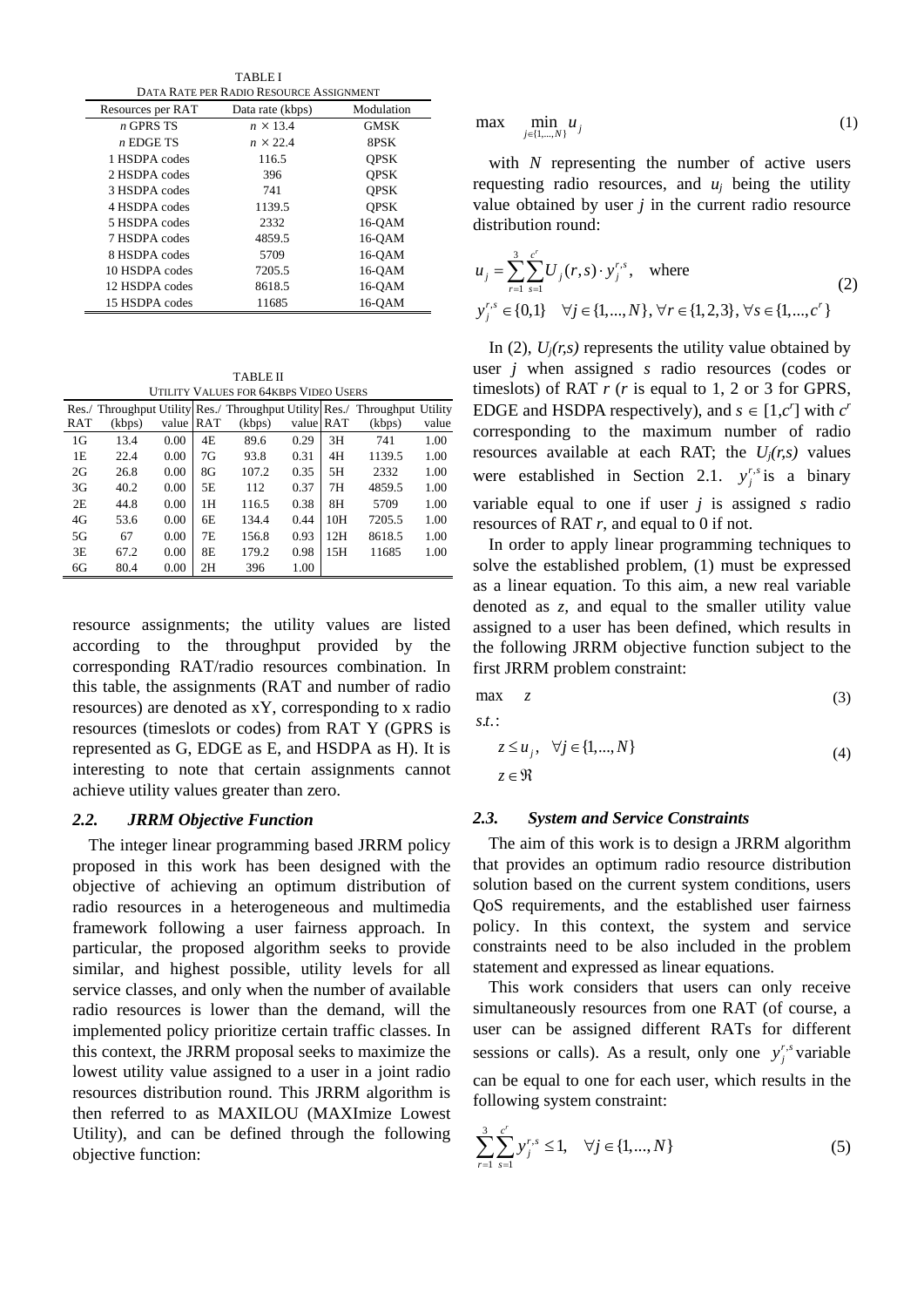The JRRM policy must then decide for each user which  $y_j^{r,s}$  variable is equal to one, considering that only  $y_j^{r,s}$  variables achieving a utility value greater than zero are allowed, i.e. resources are not assigned to a user if they will not result in achieving at least the user minimum QoS level. This system constraint is expressed in (6), where *K* represents a positive constant value large enough:

$$
y_j^{r,s} \le K \cdot U_j(r,s),
$$
  
\n
$$
\forall j \in \{1, ..., N\}, \forall r \in \{1, 2, 3\}, \forall s \in \{1, ..., c^r\}
$$
 (6)

Given the limited number of available radio resources in a system, which is expressed in (7), if a high system load cannot guarantee that all users are granted their minimum QoS requests, the problem would not have a satisfactory solution. When there are not enough resources to satisfy the minimum QoS level to all active users, the JRRM objective function will take the null value. In that case, whatever radio resource distribution with at least one user perceiving the zero utility value is an optimum solution to the integer linear programming problem, as for example, when all users do not receive resources, i.e.  $\sum_{r=1}^{3} \sum_{r=1}^{c} r^r$ 

 $1 \text{ } s=1$  $\sum_{r=1}^{3} \sum_{s=1}^{c^r} y_j^{r,s} = 0, \quad \forall j \in \{1, ..., N\}$  $y_i^{r,s} = 0, \quad \forall j \in \{1, ..., N\}$  $\sum_{r=1}^{\infty} \sum_{s=1}^{\infty} y_f^{r,s} = 0$ ,  $\forall j \in \{1, ..., N\}$ . To avoid this situation,

it has been imposed that one  $y_j^{r,s}$  variable must be equal to one for each user, and the system constraint defined in  $(5)$  is then replaced by  $(8)$ . When  $(8)$  is considered, the problem would be infeasible if there are not enough resources to satisfy the minimum QoS level to all active users in the system. In that case, some users should be eliminated from the radio resource distribution process following the service prioritization constraint that will be later discussed.

$$
\sum_{j=1}^{N} \sum_{s=1}^{c^r} s \cdot y_j^{r,s} \le c^r, \forall r \in \{1, 2, 3\}
$$
 (7)

<span id="page-5-0"></span>
$$
\sum_{r=1}^{3} \sum_{s=1}^{c^{r}} y_{j}^{r,s} = 1, \quad \forall j \in \{1, ..., N\}
$$
 (8)

The JRRM policy is here applied to distribute all the heterogeneous radio resources whenever a user requests access to the system, or a user ends its transmission and frees its radio resources (a different policy could have been defined without modifying the JRRM proposal). In this case, only real-time video active users who were assigned resources in the previous JRRM distribution round can maintain the minimum number of their assigned resources (*smin,j*

radio resources from RAT  $r_{min,j}$ ) that guarantees their established minimum QoS level. These real-time video users have to compete with the rest of users for other radio resource assignments improving their QoS satisfaction level. This condition can be expressed as follows:

$$
\sum_{r=1}^{3} \sum_{s=1}^{c^{r}} U_{j}(r,s) \cdot y_{j}^{r,s} \geq U_{j}(r_{\min,j}, s_{\min,j})
$$
\n
$$
\forall j \in \{1, ..., N \mid t_{j} = 3\}
$$
\n(9)

where  $t_i$  represents the traffic type demanded by user  $j(t_i)$  is equal to 1, 2 or 3 for email, web and real-time video services respectively).

In scenarios where it is not possible to achieve equal utility values for all active users due to the scarcity of available resources and the users' high radio resources demands, users are served based on the following service priorities: real-time H.263 video (higher priority), web, and email. Among real-time video users, users demanding higher video bit rates are served first. The user priority criterion is represented  $by \succ (k \succ j)$  indicates that user *k* is higher priority than user *j*). In this context, the relation between the utility value of a given user *k* and a lower priority user *j* is given by (10):

$$
\sum_{r=1}^{3} \sum_{s=1}^{c^{r}} U_{k}(r,s) \cdot y_{k}^{r,s} \ge \sum_{r=1}^{3} \sum_{s=1}^{c^{r}} U_{j}(r,s) \cdot y_{j}^{r,s}
$$
\n
$$
\text{if } k \succ j, \forall k, j \in \{1, ..., N\} \text{ and } k \ne j
$$
\n(10)

If the lowest priority user (*j*) is a video user who obtained radio resources in the previous JRRM distribution round, the condition in (9) has to be satisfied, and the real-time video user will obtain at least a utility value  $U_i(r_{\min,i}, s_{\min,i})$  corresponding to the assignment of the *smin,j* radio resources from RAT *rmin,j* needed to guarantee its minimum QoS level. However, (9) and (10) might not be simultaneously satisfied in some scenarios with radio resources shortage. If this is the case, the condition (9) is prioritized, and the lower priority user (*j*) will maintain the *smin,j* radio resources from RAT *rmin,j* that are needed to guarantee its minimum QoS level. When such minimum level is achieved, the lowest priority user will not be assigned additional resources until the highest priority user (*k*) surpasses its utility value  $(U_i(r_{\min,i}, s_{\min,i}))$ . This situation is expressed as: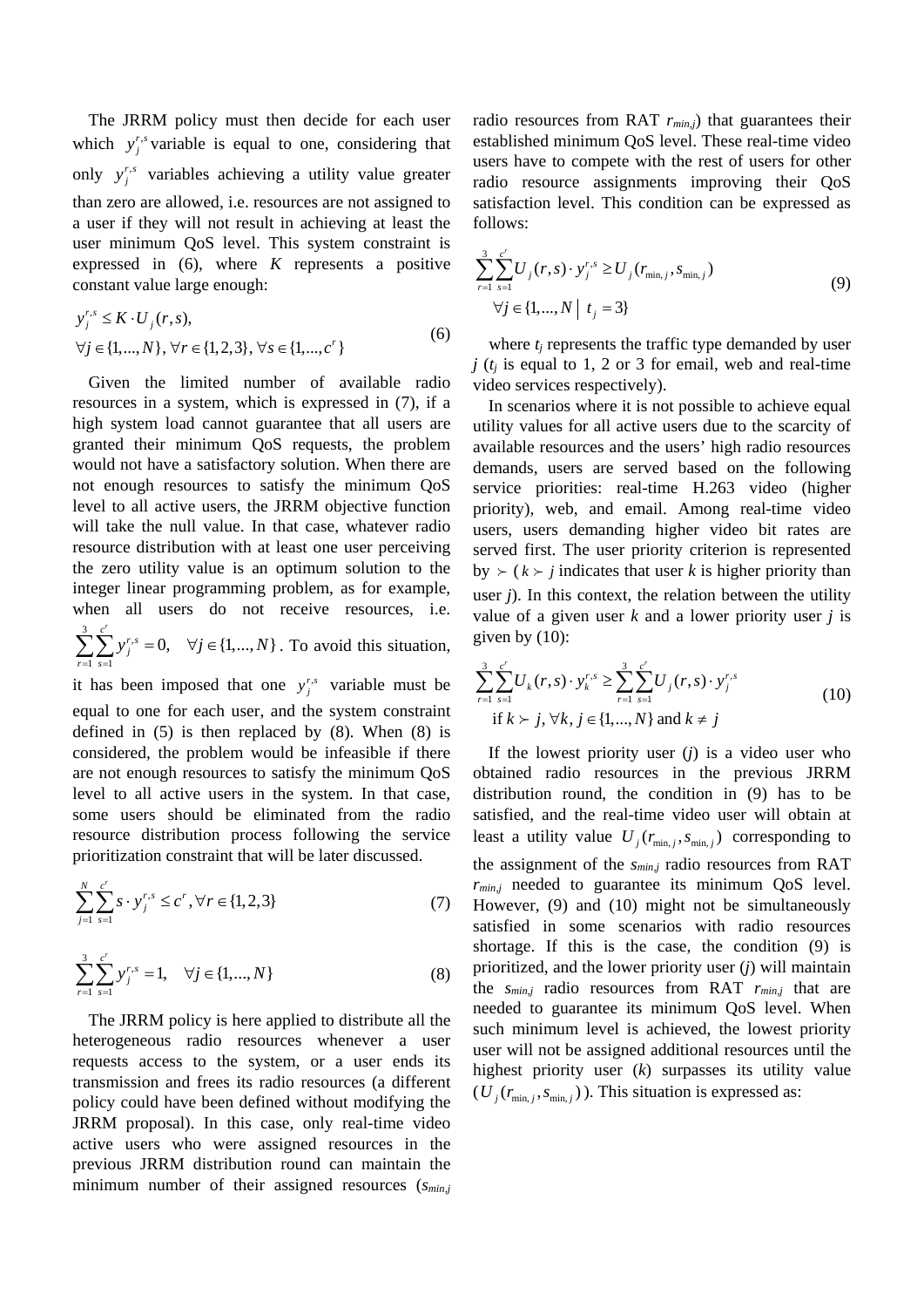$$
U_j(r_{\min,j}, s_{\min,j}) \ge \sum_{r=1}^3 \sum_{s=1}^{c'} U_j(r, s) \cdot y_j^{r, s}
$$
  
if  $u_k < U_j(r_{\min,j}, s_{\min,j})$  and  $k \succ j$  (11)

If  $(r_a, s_a)$  is defined as the subset of the total possible radio resource assignments that verify  $U_k(r,s) < U_j(r_{\min,i}, s_{\min,i})$ , the following statement holds:

$$
\sum_{r_a} \sum_{s_a} y_k^{r,s} = 1 \quad \text{if} \quad u_k < U_j(r_{\min,j}, s_{\min,j}),
$$
\n
$$
(r_a, s_a) = \{r \in \{1, 2, 3\}, \quad s \in \{1, \dots, c'\} \mid U_k(r, s) < U_j(r_{\min,j}, s_{\min,j})\}
$$
\n
$$
(12)
$$

Following the expression (12), (11) can also be expressed as:

$$
\sum_{r_a} \sum_{s_a} U_j(r_{\min,j}, s_{\min,j}) \cdot y_k^{r,s} \ge \sum_{r=1}^3 \sum_{s=1}^{c'} U_j(r, s) \cdot y_j^{r,s}
$$
  
if  $u_k < U_j(r_{\min,j}, s_{\min,j})$  and  $k > j$ ,  
 $(r_a, s_a) = \{r \in \{1, 2, 3\},$   
 $s \in \{1, ..., c'\} \Big| U_k(r, s) < U_j(r_{\min,j}, s_{\min,j}) \}$  (13)

When there are enough radio resources to provide the higher priority user with a utility value higher than  $U_i(r_{\min,i}, s_{\min,i}),$  i.e.,  $u_k \ge U_i(r_{\min,i}, s_{\min,i}),$  the prioritization condition (10) has to be satisfied. If  $(r_b, s_b)$  is defined as the subset of the total possible radio resource assignments verifying  $U_k(r,s) \ge U_j(r_{\min,j}, s_{\min,j})$ , the following expression is also satisfied:

$$
\sum_{r=1}^{3} \sum_{s=1}^{c^{r}} U_{k}(r,s) \cdot y_{k}^{r,s} = \sum_{r_{b}} \sum_{s_{b}} U_{k}(r,s) \cdot y_{k}^{r,s}
$$
\nif  $u_{k} \ge U_{j}(r_{\min,j}, s_{\min,j}),$   
\n $(r_{b}, s_{b}) = \{r \in \{1, 2, 3\},\}$   
\n $s \in \{1, ..., c^{r}\} \Big| U_{k}(r,s) \ge U_{j}(r_{\min,j}, s_{\min,j}) \}$ \n
$$
(14)
$$

It is important to note that  $(r_a, s_a)$  and  $(r_b, s_b)$  are a partition of  ${r \in \{1,2,3\}, s \in \{1,..., c^r\}\}\$ , and verify the following expressions:

$$
(r_a, s_a) \cup (r_b, s_b) = \{r \in \{1, 2, 3\}, s \in \{1, ..., c^r\}\}\tag{15}
$$

$$
(r_a, s_a) \cap (r_b, s_b) = \varnothing \tag{16}
$$

Following the expression (14), the prioritization condition in (10) can be expressed as:

$$
\sum_{r_b} \sum_{s_b} U_k(r, s) \cdot y_k^{r, s} \ge \sum_{r=1}^3 \sum_{s=1}^{c^r} U_j(r, s) \cdot y_j^{r, s}
$$
  
if  $u_k \ge U_j(r_{\min,j}, s_{\min,j})$  and  $k \succ j$ ,  
 $(r_b, s_b) = \{r \in \{1, 2, 3\},$   
 $s \in \{1, ..., c^r\} \mid U_k(r, s) \ge U_j(r_{\min,j}, s_{\min,j})\}$  (17)

The expressions (13) and (17) can then jointly be expressed as:

$$
\sum_{r_a} \sum_{s_a} U_j(r_{\min,j}, s_{\min,j}) \cdot y_k^{r,s} + \sum_{r_b} \sum_{s_b} U_k(r,s) \cdot y_k^{r,s}
$$
\n
$$
\geq \sum_{r=1}^3 \sum_{s=1}^c U_j(r,s) \cdot y_j^{r,s}
$$
\nif  $k > j$ ,  $\forall k, j \in \{1, ..., N\}$  and  $k \neq j$ ,\n
$$
(r_a, s_a) = \{r \in \{1, 2, 3\},
$$
\n
$$
s \in \{1, ..., c'\} \Big| U_k(r,s) < U_j(r_{\min,j}, s_{\min,j}) \},
$$
\n
$$
(r_b, s_b) = \{r \in \{1, 2, 3\},
$$
\n
$$
s \in \{1, ..., c'\} \Big| U_k(r,s) \geq U_j(r_{\min,j}, s_{\min,j}) \}
$$

Condition (18) is only applied when the priority of user *k* is higher than that of user *j*. Finally, the JRRM solution is subject to the constraints  $(4)$ ,  $(6)$ ,  $(7)$ ,  $(8)$ , (9), and (18). Following (18), if a solution cannot be obtained, and the linear objective function does not have a solution that satisfies all the services and system constraints, users with the lowest priority will be eliminated from the JRRM distribution round until the present users and their respective QoS demands allow for an integer linear programming JRRM solution to be achieved.

To summarise, the JRRM problem can then be modelled as follows: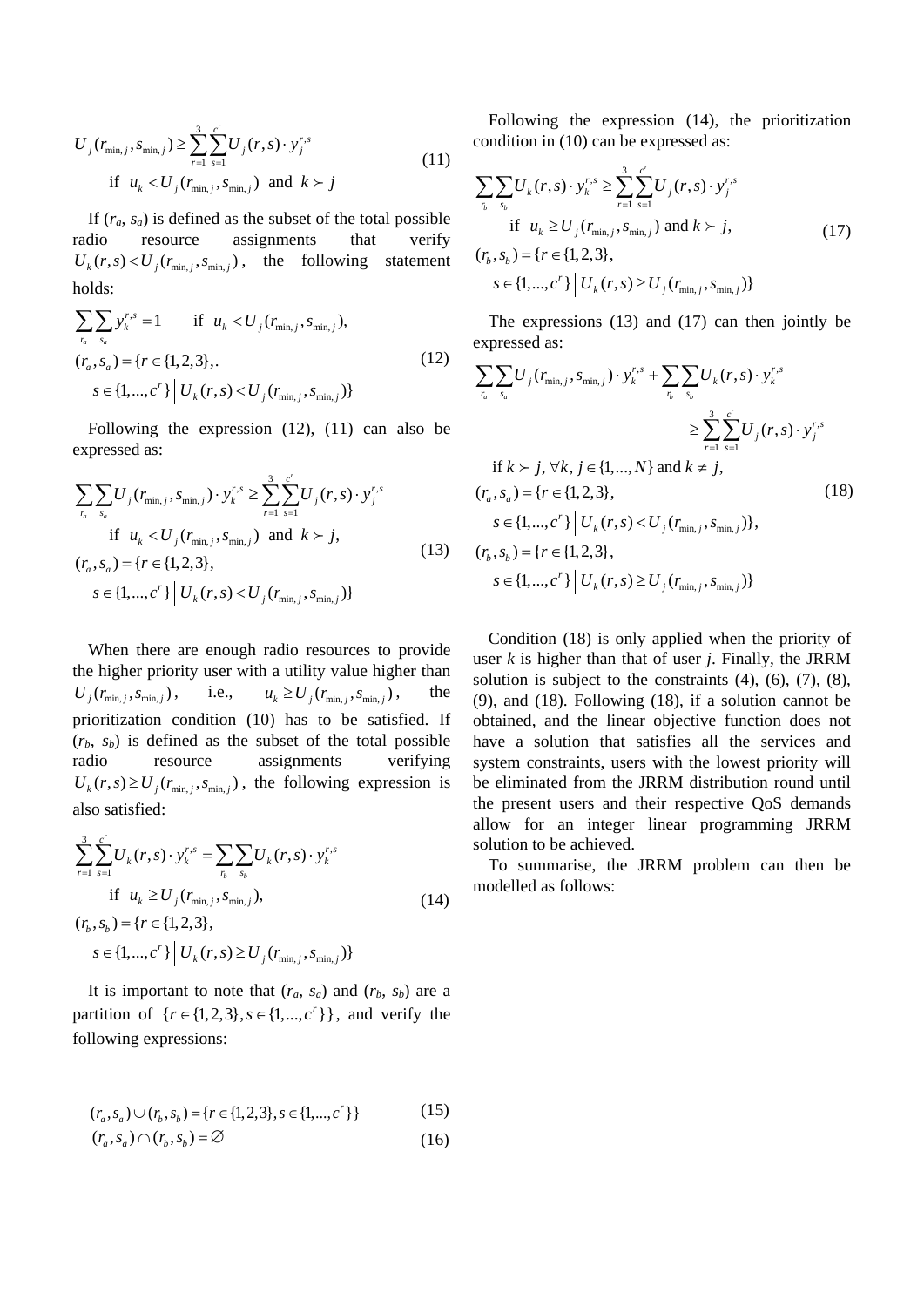max z  
\ns.t.:  
\n
$$
z \le \sum_{r=1}^{3} \sum_{s=1}^{c'} U_j(r,s) \cdot y_j^{r,s}, \quad \forall j \in \{1,...,N\}
$$
\n
$$
y_j^{r,s} \le K \cdot U_j(r,s), \quad \forall j \in \{1,...,N\}, \forall r \in \{1,2,3\}, \forall s \in \{1,...,c'\}
$$
\n
$$
\sum_{j=1}^{N} \sum_{s=1}^{c'} s \cdot y_j^{r,s} \le c', \quad \forall r \in \{1,2,3\}
$$
\n
$$
\sum_{r=1}^{3} \sum_{s=1}^{c'} y_j^{r,s} = 1, \quad \forall j \in \{1,...,N\}
$$
\n
$$
\sum_{r=1}^{3} \sum_{s=1}^{c'} U_j(r,s) \cdot y_j^{r,s} \ge U_j(r_{\min,j}, s_{\min,j}) \quad \forall j \in \{1,...,N \mid t_j = 3\}
$$
\n
$$
\sum_{r_a} \sum_{s_a} U_j(r_{\min,j}, s_{\min,j}) \cdot y_k^{r,s} + \sum_{r_b} \sum_{s_b} U_k(r,s) \cdot y_j^{r,s}
$$
\n
$$
\ge \sum_{r=1}^{3} \sum_{s=1}^{c'} U_j(r,s) \cdot y_j^{r,s}
$$
\nif  $k > j, \forall k, j \in \{1,...,N\}$  and  $k \ne j$ ,  
\n
$$
(r_a, s_a) = \{r \in \{1,2,3\}, s \in \{1,...,c'\} \mid U_k(r,s) < U_j(r_{\min,j}, s_{\min,j})\},
$$
\n
$$
(r_b, s_b) = \{r \in \{1,2,3\}, s \in \{1,...,c'\} \mid U_k(r,s) \ge U_j(r_{\min,j}, s_{\min,j})\}
$$
\n
$$
z \in \Re
$$
\n
$$
y_j^{r,s} \in \{0,1\} \quad \forall j \in \{1,...,N\}, \forall r \in \{1,2,3\}, \forall s \in \{1,...,c'\}
$$

# <span id="page-7-0"></span>**3. PERFORMANCE ANALYSIS AND OPTIMIZATION**

To analyse the performance of the proposed JRRM MAXILOU algorithm, a multi-RAT and multimedia wireless platform emulating GPRS, EDGE and HSDPA has been implemented in C++. The implemented simulator is not aimed at accurately modelling radio transmissions, but at measuring the efficiency of the resource distribution and optimizing it according to each RAT's operational characteristics and specific system constraints. To this aim, a single cell with equal GPRS, EDGE and HSDPA coverage has been modelled where email, web and real-time video users request resources. The users are equally distributed among the three service classes, and two different scenarios are differentiated based on the mean bit rates of the video users. While in the first scenario (S1) users demand real-time H.263 video transmissions at 16, 64 and 128kbps mean bit rates, in the second one (S2), users request 64, 256 and 512kbps video bit rates. In both scenarios, real-time video users are also equally distributed among the three simulated video bit rates. For both scenarios, cell loads of 10, 20 and 30 users have been simulated with one frequency carrier per RAT (i.e. eight timeslots for GPRS and EDGE, and 14 HSDPA codes). It is important to note that other RATs could be considered to evaluate the proposed algorithm. To this aim, the utility functions should be redefined to include the possible radio resource assignments from these RATs.

The MAXILOU policy models the JRRM objective function and the system and service constraints by means of several linear equations with unknown binary integer variables  $y_j^{r,s}$  and a real variable *z*. The type of optimization problems that consider both integer and real variables is referred as Mixed Integer Programming (MIP) problems in the operational research field [\[20\].](#page-16-12) To solve the integer lineal programming optimization problems associated to the JRRM radio resources distribution dilemma, the linear optimization software CPLEX [\[21\]](#page-16-13) has been used. CPLEX is a powerful commercial software that incorporates state of the art algorithms and techniques, as well as proprietary solutions to solve difficult MIP problems with high computational requirements. Among the different approaches proposed to solve MIP problems, the one employed in this work is the well-known Branch and Cut method which is based on the Simplex linear programming method. The reader is referred to [\[20\]](#page-16-12) for a detailed and analytical explanation of these linear programming methods. The CPLEX software provides an interface that allows its easy interconnection with our C++ simulation platform.

#### *3.1. MAXILOU Performance*

The performance of MAXILOU is reported in Table III. This table shows the percentage of users per service class that achieved the minimum, mean, and maximum QoS levels defined in Fig. 1. The results show that MAXILOU achieved its initial objectives. First, the highest possible QoS satisfaction level has been obtained for the user with the lowest utility value. This results in more homogeneous satisfaction levels for all users in the system. If the radio resources demand does not significantly exceed the system capacity, the maximum QoS level is achieved for most of the users (S1 scenario with 10 users per cell). However, when the radio resources demand increases, as a result of an increase of the system load or service requirements, the possibility of achieving homogeneous QoS levels for all service classes decreases, and the effect of the service priorities are most notable. Under system loads of 20 or 30 users, a certain percentage of low priority users do not even receive resources to satisfy their minimum QoS level, while some of the most demanding users (real-time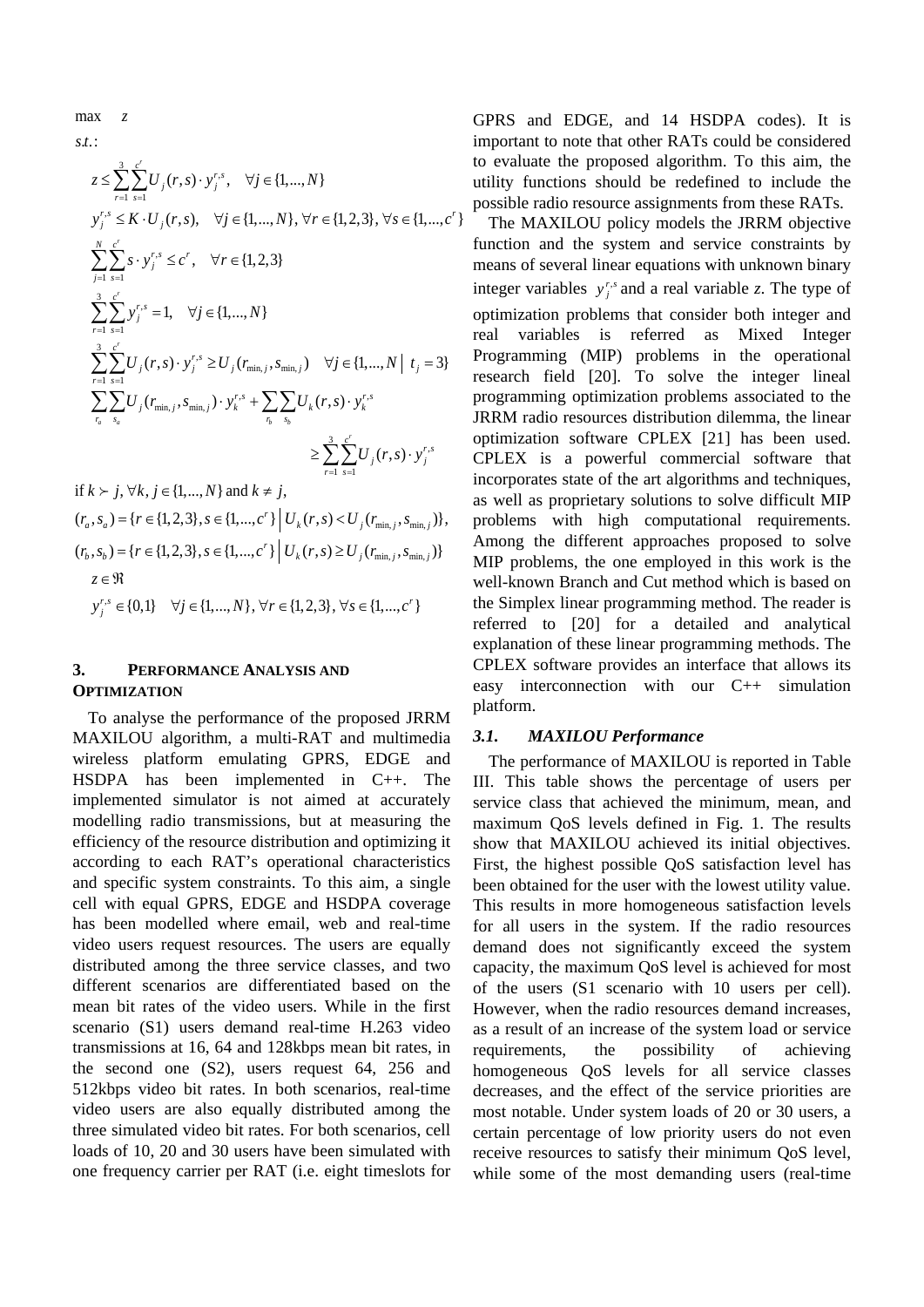TABLE III PERCENTAGE OF USERS ACHIEVING THEIR OOS DEMAND PER SERVICE CLASS USING MAXILOU

|                   | DER VICE CEADD ODING MIAZMEO'O |                 |       |                 |                 |       |  |  |
|-------------------|--------------------------------|-----------------|-------|-----------------|-----------------|-------|--|--|
|                   |                                | $S1 - 10$ users |       |                 | $S2 - 10$ users |       |  |  |
|                   | min                            | mean            | max   | min             | mean            | max   |  |  |
| email             | 100                            | 99.99           | 87.55 | 99.73           | 97.58           | 59.57 |  |  |
| web               | 100                            | 100             | 88.06 | 99.90           | 98.92           | 68.49 |  |  |
| lower-rate video  | 100                            | 100             | 99.44 | 100             | 97.08           | 88.06 |  |  |
| mean-rate video   | 100                            | 100             | 99.55 | 99.95           | 99.02           | 99.02 |  |  |
| higher-rate video | 100                            | 100             | 100   | 100             | 96.56           | 96.56 |  |  |
|                   |                                | $S1 - 20$ users |       | $S2 - 20$ users |                 |       |  |  |
|                   | min                            | mean            | max   | min             | mean            | max   |  |  |
| email             | 88.32                          | 22.53           | 0.12  | 59.55           | 10.18           | 0.07  |  |  |
| web               | 99.01                          | 87.51           | 1.58  | 90.97           | 67.54           | 1.12  |  |  |
| lower-rate video  | 100                            | 99.29           | 77.10 | 99.81           | 79.30           | 64.89 |  |  |
| mean-rate video   | 100                            | 98.69           | 97.06 | 99.65           | 94.83           | 94.83 |  |  |
| higher-rate video | 100                            | 100             | 100   | 99.90           | 88.64           | 88.64 |  |  |
|                   |                                | $S1 - 30$ users |       | $S2 - 30$ users |                 |       |  |  |
|                   | min                            | mean            | max   | min             | mean            | max   |  |  |
| email             | 7.74                           | 0.0             | 0.0   | 4.39            | 0.0             | 0.0   |  |  |
| web               | 75.69                          | 53.28           | 0.005 | 58.66           | 29.86           | 0.003 |  |  |
| lower-rate video  | 100                            | 94.25           | 55.73 | 99.04           | 55.36           | 46.78 |  |  |
| mean-rate video   | 99.99                          | 91.34           | 91.19 | 98.62           | 85.51           | 85.51 |  |  |
| higher-rate video | 100                            | 100             | 100   | 99.60           | 76.15           | 76.15 |  |  |



video users) achieve their maximum QoS satisfaction level. This is due to the fact that if low priority users receive some of the discrete resources initially assigned to higher priority users to achieve their minimum QoS level, they will obtain a utility value (or QoS satisfaction) higher than their minimum QoS demand and that achieved by higher priority users, which fails to satisfy the service prioritization constraint. This effect, that would not be observed if the discrete nature of radio resources was not taken into account, results from the fact that certain radio resources offer transmission capabilities significantly higher than needed by certain low priority users. In this context, the obtained results show that MAXILOU serves the maximum possible number of users satisfying the system and service constraints, and provides the highest possible satisfaction level to the user with the lowest utility value in the system.

The results depicted in Table III show that MAXILOU adapts its solution to the current system and service conditions. To better illustrate this capability, it is interesting to analyze the JRRM radio resources distribution as the load or service QoS requirements change. To this aim, Fig. 2 depicts the radio resource assignments received by the 64kbps video users in the different simulated scenarios. This figure shows that when the radio resources demand was low, the 64kbps video users received in most of the distribution rounds the 2H assignment satisfying their maximum QoS level (see Table II). However, in scenarios with higher load or more demanding services, the 64kbps video users received radio resource assignments that provide them with lower

Fig. 2. Radio resource assignments for 64kbps real-time video users.

QoS levels. For example, under a load of 30 users per cell, 87% of 64kbps video users received the 2H assignment in the S1 scenario, while in the S2 scenario only 43.3% of the 64kbps video users received this assignment. On the other hand, the percentage of 64kbps video transmissions that received the 1H assignment increased from 8.6% to 38.2%. These figures demonstrate the capacity of the proposed JRRM algorithm to adapt its resource distribution decisions to the specific operating conditions.

In addition to analyzing the user perceived QoS, it is also important to investigate the usage of the available radio resources. Fig. 3 shows the percentage of JRRM distribution rounds where radio resources were left unassigned, and the percentage of distribution rounds where the minimum QoS demand of some of the users who didn't receive any resources could have been satisfied with the remaining radio resources. It is possible to observe that in a high percentage of the MAXILOU distribution rounds, some resources were left unassigned. This fact can be due to several reasons. In low load scenarios, the main reason of the high percentage of distribution rounds with unassigned resources is that all users satisfy their maximum QoS demands with the assigned radio resources, and consequently do not need additional radio resources. Other reasons arise from the definition of the distribution process. If the minimum QoS level of a given user cannot be satisfied with the available radio resources, the user is eliminated from the JRRM distribution process so that a solution can be found.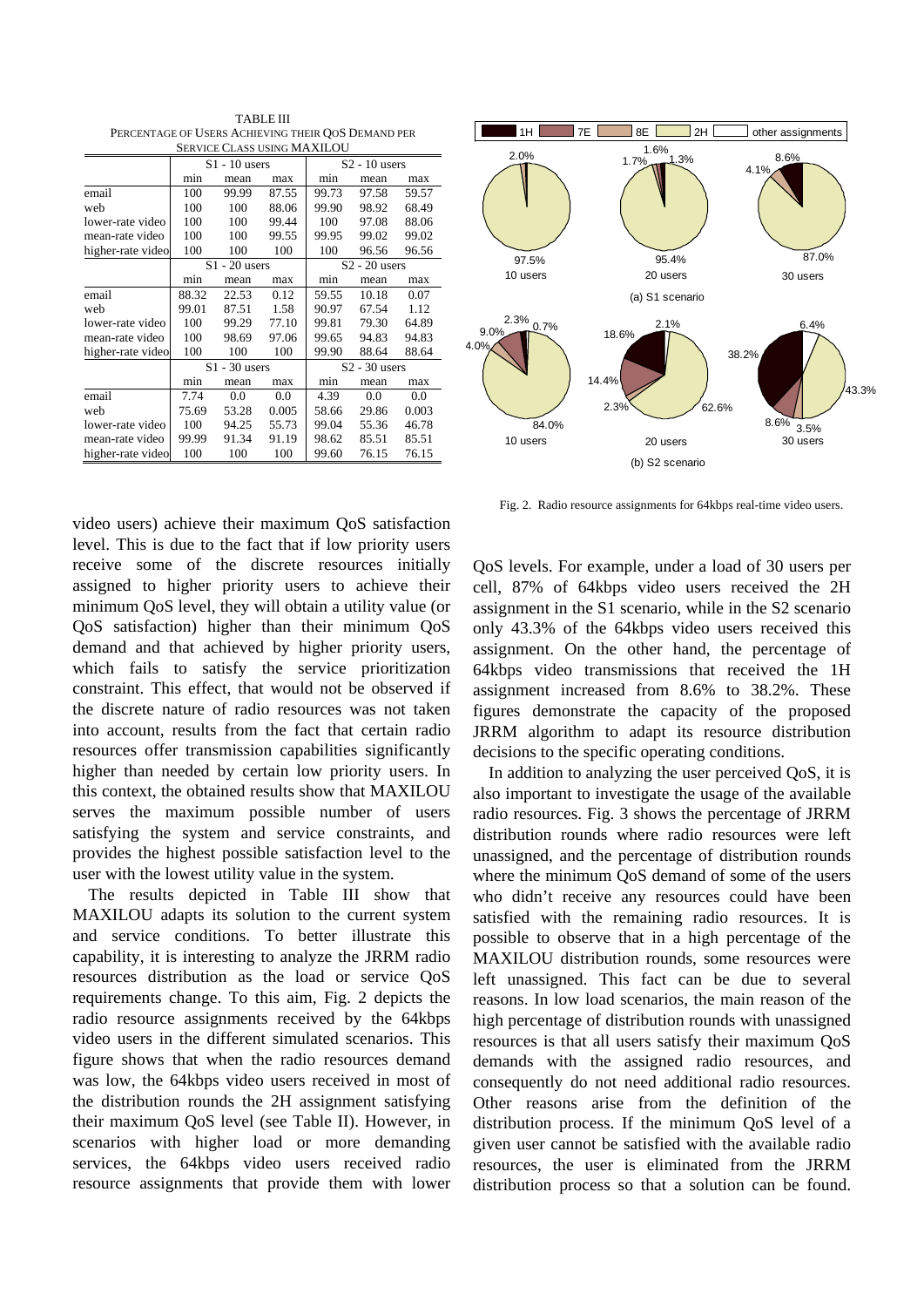

Fig. 3. Efficiency of the MAXILOU distribution process.

Following the service prioritization constraint, lower priority users are the first to be eliminated, even if users with higher QoS and resource demands are those blocking the possibility of finding a JRRM solution. In this case, it is possible that low priority users who could have been satisfied with resources that are left unassigned do not receive any radio resources. The final reason explaining the unassigned radio resources is the fact that when the maximum of the *z* variable is obtained, the JRRM policy stops the radio resources distribution, and users with higher utility values stop competing for additional resources. Once the *z* variable has been maximized, a solution assigning the highest possible satisfaction levels to the remaining users would be preferred. However, the established MAXILOU objective function prevents the proposed algorithm from discriminating among different distribution solutions providing the same value for the minimum utility value assigned to any user in the system. To overcome these limitations, and carry out a more efficient use of the available radio resources, additional variants of the original JRRM MAXILOU algorithm are proposed and described in the next section.

## *3.2. MAXILOU Optimization*

The first JRRM MAXILOU variant tries to overcome the inefficiency that takes place when it is not possible to satisfy the minimum QoS demands of all users with the radio resources available in the system. In these situations, the original JRRM MAXILOU policy sequentially eliminates from the distribution process the lower priority users until a feasible solution can be achieved. Users are eliminated following the service prioritization policy, and due to

the established service QoS demands, the users who are first eliminated are generally the ones with the lower resource requirements. As a result, the users who are last eliminated before reaching a feasible solution are the ones demanding more resources, and those who were generally at the cause of why the integer linear programming techniques could not reach a feasible solution. Consequently, certain low priority users who could have been served with the available resources are not assigned any. In this context, the first JRRM variant tries to identify and eliminate only the users who block the possibility to find a feasible distribution solution with the original MAXILOU policy. Once these users are eliminated from the distribution process, the original MAXILOU algorithm is performed considering only the remaining users. To identify the users who prevented achieving a feasible solution, this variant first performs the original MAXILOU distribution process considering all the active users. If resources are left unassigned while some users did not received any, this variant tries to include again the maximum number of eliminated users to the distribution process; the last eliminated user is automatically excluded given that it was at the origin of not being able to originally achieve a feasible solution. To this end, the eliminated users are introduced one by one in the distribution process in the inverse service priority order. If a feasible integer linear programming solution can be achieved, the user remains in the distribution process. If not, the user is permanently eliminated. As a result, this first MAXILOU variant serves the highest possible number of users who better adjusts to the system and service constraints with the available resources. In addition, it is important to note that the service prioritization constraint given by (18) is satisfied by all users who receive radio resources in each distribution round. The performance obtained using the first JRRM variant is shown in Table IV and Fig. 3. The comparison of Tables III and IV shows that the first MAXILOU variant slightly increases the number of users with assigned radio resources as well as their QoS, in particular for the lower priority services. This improvement is due to a more efficient allocation of radio resources compared to MAXILOU, and does not result in a decrease of performance for real-time video users. In fact, the results depicted in Fig. 3 show that the first variant is capable of reducing the percentage of distribution rounds over which radio resources were left unassigned. Such reduction is particularly important in high load scenarios, whereas no significant differences are observed under low load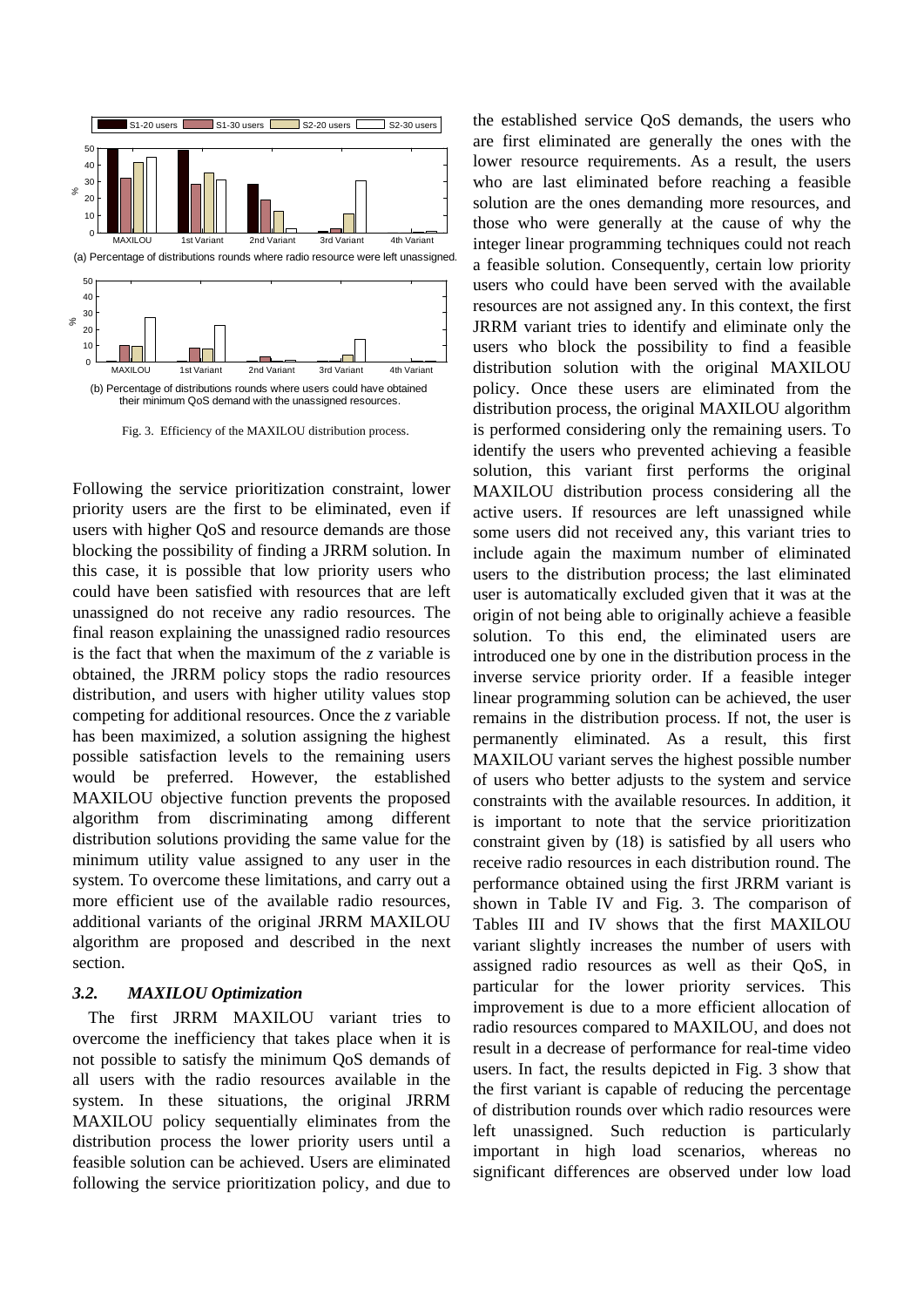TABLE IV PERCENTAGE OF USERS ACHIEVING THEIR QOS DEMAND PER SERVICE CLASS USING MAXILOU'S FIRST VARIANT

| ƏENVICE CLASS USINU İNFAALLOU "STINST" V ANIAN I |                 |                 |       |                 |       |       |  |  |
|--------------------------------------------------|-----------------|-----------------|-------|-----------------|-------|-------|--|--|
|                                                  | $S1 - 20$ users |                 |       | $S2 - 20$ users |       |       |  |  |
|                                                  | min             | mean            | max   | min             | mean  | max   |  |  |
| email                                            | 88.40           | 22.53           | 0.12  | 60.79           | 10.18 | 0.07  |  |  |
| web                                              | 99.01           | 87.51           | 1.58  | 91.00           | 67.54 | 1.11  |  |  |
| lower-rate video                                 | 100             | 99.29           | 77.10 | 99.91           | 79.35 | 62.69 |  |  |
| mean-rate video                                  | 100             | 98.69           | 96.81 | 99.65           | 94.83 | 94.83 |  |  |
| higher-rate video                                | 100             | 100             | 100   | 99.90           | 88.59 | 88.59 |  |  |
|                                                  |                 | $S1 - 30$ users |       | $S2 - 30$ users |       |       |  |  |
|                                                  | min             | mean            | max   | min             | mean  | max   |  |  |
| email                                            | 8.24            | 0.0             | 0.0   | 6.21            | 0.0   | 0.0   |  |  |
| web                                              | 75.69           | 53.28           | 0.001 | 58.73           | 29.86 | 0.003 |  |  |
| lower-rate video                                 | 100             | 94.28           | 55.68 | 99.42           | 55.35 | 43.30 |  |  |
| mean-rate video                                  | 100             | 91.35           | 90.60 | 98.62           | 85.48 | 85.48 |  |  |
| higher-rate video                                | 99.98           | 99.98           | 99.98 | 99.60           | 75.68 | 75.68 |  |  |

conditions. Fig. 4 represents the average percentage of assigned radio resources per RAT, and Fig. 5 depicts the average number of email and web users who received radio resources per RAT (results for real-time services are not shown since smaller differences were observed with each MAXILOU variant). The results depicted in Fig. 4 and 5 show that the first MAXILOU variant increases the average number of email users who receive radio resources to satisfy their minimum QoS demand thanks to a more efficient use of EDGE radio resources.

The results depicted in Fig. 3 show that despite the improvements obtained with the first variant, there is still a relatively high percentage of distribution rounds with unassigned resources that could have satisfied the minimum QoS requirements for some users who did not receive any. These resources were left unassigned because the service prioritization constraint would have been broken. To overcome this limitation, a second variant is proposed. This variant initially executes the first variant distribution process, and the obtained radio resources distribution solution is used to establish a new constraint expressed as follows:

$$
\sum_{r=1}^{3} \sum_{s=1}^{c^{r}} U_{j}(r,s) \cdot y_{2,j}^{r,s} \ge \sum_{r=1}^{3} \sum_{s=1}^{c^{r}} U_{j}(r,s) \cdot y_{1,j}^{r,s},
$$
\n
$$
\forall j \in \{1,...,N\}
$$
\n(19)

The distribution solution obtained with the first variant  $(y_{1,j}^{r,s}, \forall j \in \{1,..., N\}, \forall r \in \{1,2,3\}, \forall s \in \{1,..., c^{r}\})$ is established as the minimum QoS levels that users will receive with the distribution solution achieved by the second variant  $(y_{2,j}^{r,s}, \forall j \in \{1,...,N\}, \forall r \in \{1,2,3\}, \forall s \in \{1,...,c^r\}).$  A new distribution process is then conducted considering all active users, but eliminating the service prioritization constraint.

As a result, the second MAXILOU variant tries to improve the best possible distribution solution that satisfies all service and system constraints, i.e. the solution initially obtained with the first MAXILOU variant. The results obtained using MAXILOU's second variant are reported in Table V. The comparison of Table V with Tables III and IV shows that the second variant improves the satisfaction levels achieved by all service classes, with the improvement being smaller for the real-time video service than for the lower priority services. In addition, the second



Fig. 4. Percentage of radio resources assigned per RAT (S2 scenario with 30 active users).



Fig. 5. Number of users served by each RAT for non-real time services in the S2 scenario with 30 active users.

| <b>TABLE V</b>                                     |
|----------------------------------------------------|
| PERCENTAGE OF USERS ACHIEVING THEIR OOS DEMAND PER |
| SERVICE CLASS USING MAXILOU'S SECOND VARIANT       |

| SERVICE CLASS USING MAXILOU'S SECOND VARIANT |                 |                 |       |                 |                 |       |  |  |
|----------------------------------------------|-----------------|-----------------|-------|-----------------|-----------------|-------|--|--|
|                                              | $S1 - 20$ users |                 |       | $S2 - 20$ users |                 |       |  |  |
|                                              | min             | mean            | max   | min             | mean            | max   |  |  |
| email                                        | 88.98           | 37.17           | 6.78  | 63.20           | 20.22           | 4.91  |  |  |
| web                                          | 99.08           | 87.87           | 1.60  | 93.16           | 69.72           | 1.12  |  |  |
| lower-rate video                             | 100             | 99.36           | 78.59 | 99.97           | 79.47           | 62.95 |  |  |
| mean-rate video                              | 100             | 98.69           | 96.85 | 99.72           | 94.90           | 94.90 |  |  |
| higher-rate video                            | 100             | 100             | 100   | 99.90           | 88.59           | 88.59 |  |  |
|                                              |                 | $S1 - 30$ users |       |                 | $S2 - 30$ users |       |  |  |
|                                              | min             | mean            | max   | min             | mean            | max   |  |  |
| email                                        | 8.77            | 0.06            | 0.06  | 6.36            | 0.05            | 0.05  |  |  |
| web                                          | 76.77           | 54.35           | 0.001 | 63.42           | 33.10           | 0.01  |  |  |
| lower-rate video                             | 100             | 94.41           | 55.76 | 99.85           | 55.68           | 43.61 |  |  |
| mean-rate video                              | 100             | 91.38           | 90.62 | 98.94           | 85.41           | 85.41 |  |  |
| higher-rate video                            | 99.98           | 99.98           | 99.98 | 99.57           | 75.52           | 75.52 |  |  |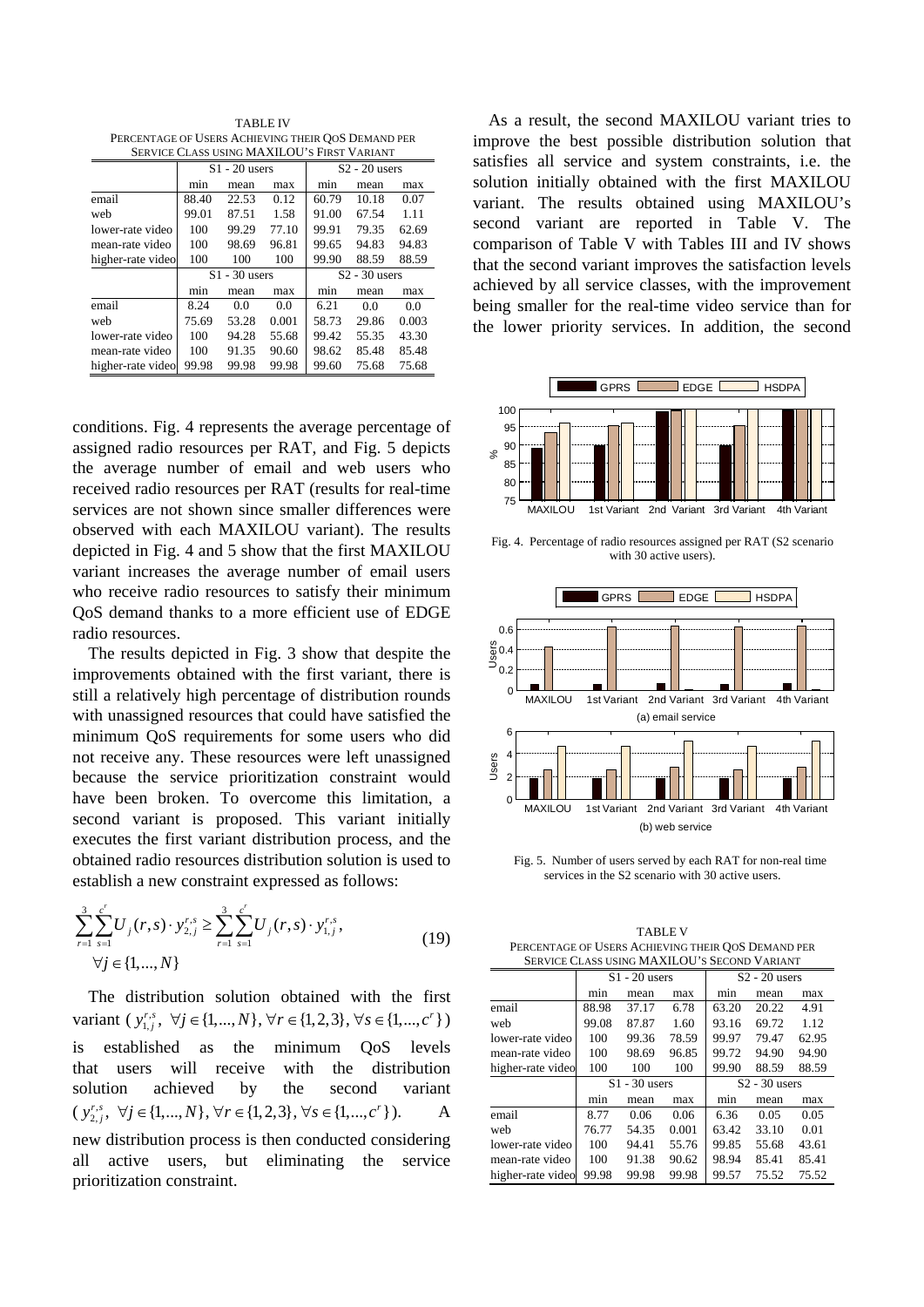variant improves the percentage of users who obtain their minimum QoS demand. These improvements are due to a more efficient distribution of radio resources as shown in Fig. 3 and Fig. 4. In fact, the second MAXILOU variant considerably reduces the percentage of distribution rounds where radio resources were left unassigned, and nearly assigns all radio resources available at each RAT. By eliminating the service prioritization constraint in the last distribution process, the second MAXILOU variant assigns lower priority users high performance radio resources that were left unassigned with the first variant, which increases the number of email and web users served by EDGE and HSDPA (see Fig. 5 and Fig. 6). For example, in the S2 scenario with 20 users per cell, only 0.07% of email users received HSDPA resources with the first MAXILOU variant, while the second MAXILOU variant assigned HSDPA resources to 4.9% of email transmissions (see Fig. 6). It is important to note that these improvements are obtained without decreasing the performance of the first variant that maintained the established service priorities.

Despite the reported improvements, the second variant still leaves some unassigned resources (Fig. 3). This is due to the fact that when the lowest utility value is maximized, users achieving higher utility values stop competing for additional resources that could further improve their QoS satisfaction levels. To overcome this situation, a third MAXILOU variant is proposed. This third variant first executes the same procedure as the first JRRM variant in order to identify the maximum number of users who can be served satisfying all the system and service constraints. Next, a new distribution is executed, but only considering the users served with the first JRRM variant, and using a modified objective function expressed as follows:

$$
\max (z + 0.001 \cdot \sum_{j=1}^{N} u_j)
$$
 (20)

This modified objective function incorporates a second term that represents the sum of the utility values achieved by all users participating in the JRRM distribution process. This term provides an incentive to assign maximum possible utility values (QoS satisfaction levels) to all users participating in the distribution process, even though the lowest utility value  $\zeta$  is already maximised. The sum of the utility values is pondered by a low factor to guarantee that its presence in (20) does not influence the original MAXILOU distribution results until the maximum *z* value is obtained.

Table VI reports the performance of the third MAXILOU variant. By comparing Tables IV and VI, it is interesting to note that the third MAXILOU variant serves the same number of users as the first variant, but improves the percentage of users who achieve the mean and maximum QoS levels. The third variant mainly benefits the higher priority services, with such benefits increasing with the system load. In terms of distribution of radio resources, Fig. 3 shows that the percentage of distribution rounds where resources were left unassigned decreases considerably with the third variant, except for the scenario with the higher demand for radio resources, i.e. S2 scenario with 30 users per cell. In this scenario, the percentage of distribution rounds over which radio resources were left unassigned is equal to that experienced with the first JRRM variant, and only the use of HSDPA radio resources is improved (Fig. 4). This is due to the fact that the remaining resources cannot further increase the users' utility values while guaranteeing the service prioritization constraint.

The second and third MAXILOU variants improve differently the performance achieved with the first variant. While the second MAXILOU variant increases the number of served users, the third one increases the percentage of users who achieve their maximum QoS satisfaction levels. Fig. 3 shows that in scenarios where the demand for radio resources is not high, the unassigned radio resources are a consequence of MAXILOU's objective function that results in users not competing for radio resources once the lowest



Fig. 6. Radio resource assignments for email users in the S1 and S2 scenarios with 20 users per cell.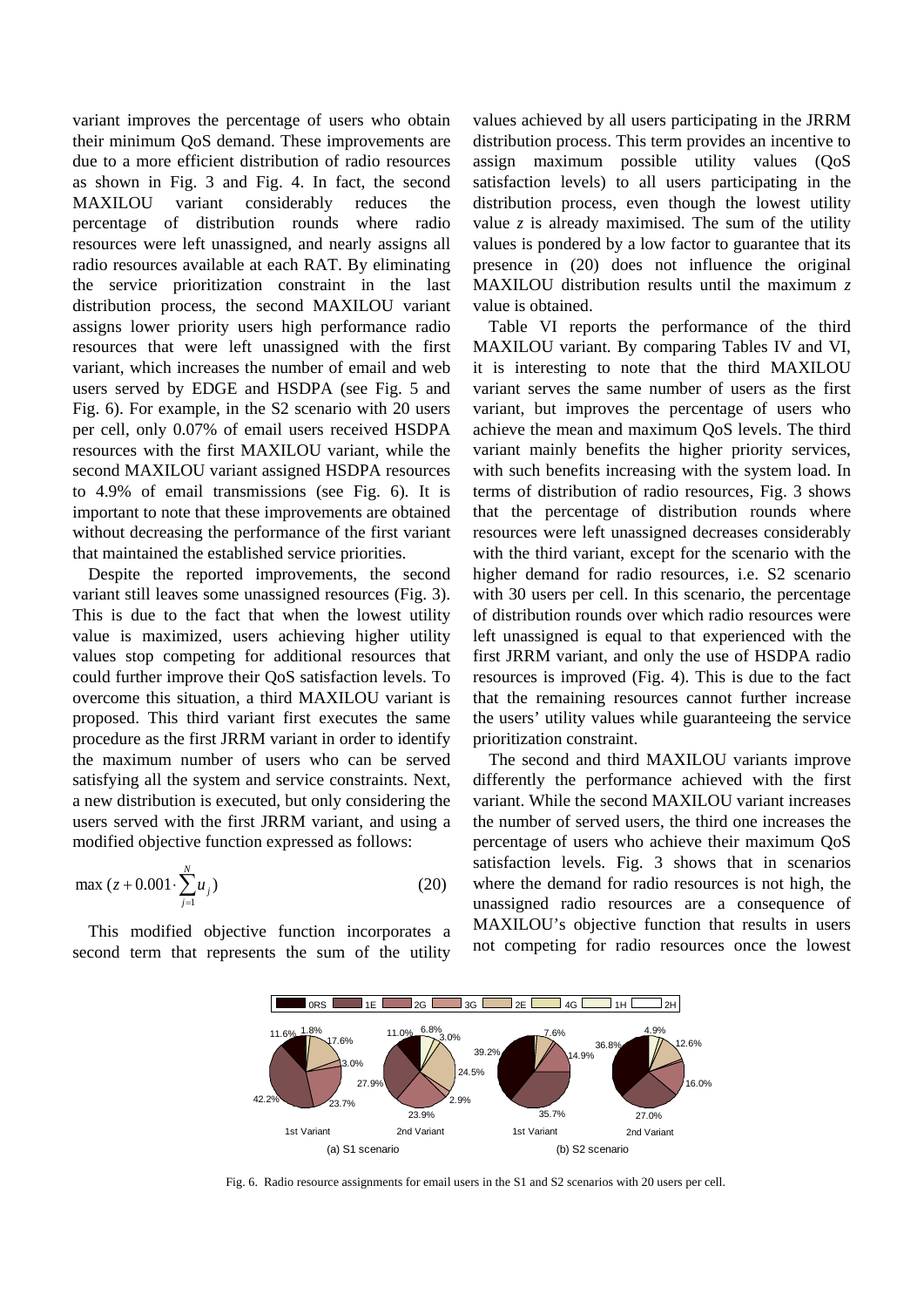TABLE VI PERCENTAGE OF USERS ACHIEVING THEIR QOS DEMAND PER SERVICE CLASS USING MAXILOU'S THIRD VARIANT

|                   | $S1 - 20$ users |                 |       | $S2 - 20$ users |                 |       |  |  |
|-------------------|-----------------|-----------------|-------|-----------------|-----------------|-------|--|--|
|                   | min             | mean            | max   | min             | mean            | max   |  |  |
| email             | 88.35           | 26.47           | 0.13  | 60.79           | 11.56           | 0.07  |  |  |
| web               | 99.01           | 88.72           | 6.02  | 91.00           | 68.22           | 4.18  |  |  |
| lower-rate video  | 100             | 99.36           | 87.36 | 99.91           | 80.32           | 63.41 |  |  |
| mean-rate video   | 100             | 98.36           | 97.41 | 99.65           | 94.93           | 94.93 |  |  |
| higher-rate video | 100             | 100             | 100   | 99.90           | 94.27           | 94.27 |  |  |
|                   |                 | $S1 - 30$ users |       |                 | $S2 - 30$ users |       |  |  |
|                   | min             | mean            | max   | min             | mean            | max   |  |  |
| email             | 8.25            | 0.07            | 0.0   | 6.21            | 0.0             | 0.0   |  |  |
| web               | 75.69           | 52.64           | 0.03  | 58.73           | 29.86           | 0.04  |  |  |
| lower-rate video  | 100             | 94.79           | 83.18 | 99.42           | 57.23           | 45.18 |  |  |
| mean-rate video   | 100             | 95.04           | 94.46 | 98.64           | 86.34           | 86.34 |  |  |
| higher-rate video | 99.98           | 99.98           | 99.98 | 99.60           | 85.16           | 85.16 |  |  |

utility value is maximized. On the other hand, in scenarios characterized by a high demand of radio resources, the service prioritization constraint is the main restrictive factor. In this context, this paper also proposes a fourth MAXILOU variant aimed at exploiting the advantages exhibited by the three previous variants. The fourth variant executes the same distribution process as the second JRRM variant, but modifies the objective function according to (20) in the last distribution process where the service priority constraint is not maintained. The results reported in Table VII show that the fourth variant results in that a lower number of high priority video users achieve their maximum QoS levels compared to the third variant. However, the fourth variant guarantees the minimum QoS demand for the same number of users as the second variant (see Fig. 5 for non-real time services), while it improves the number of users obtaining their mean and maximum QoS levels for various services. Finally, Fig. 3 and Fig. 4 show that the fourth variant efficiently distributes the radio resources, and results in the lower number of unassigned radio resources compared to the three previous variants.

Once the performance of MAXILOU has been presented and optimized, it is then necessary to compare it with that achieved by other well established algorithms reported in the literature. In particular, the following JRRM algorithms are used for comparison:

• Service based RAT selection, SeRS [\[3\].](#page-15-2) SeRS is based on pre-established service-to-RAT assignments. For each service, a prioritized list of RATs is maintained. When a new user requests access to the system, the system tries to allocate the user to the first RAT in its corresponding list. If no capacity is available in the primary RAT for the new user, the following RAT in the list is selected instead, and so on.

TABLE VII PERCENTAGE OF USERS ACHIEVING THEIR QOS DEMAND PER SERVICE CLASS USING MAXILOU'S FOURTH VARIANT

| 918 YICL CLASS CSING MI MILLOU 9 I GORIHI |                 |                 |       |                 |       |       |
|-------------------------------------------|-----------------|-----------------|-------|-----------------|-------|-------|
|                                           | $S1 - 20$ users |                 |       | $S2 - 20$ users |       |       |
|                                           | min             | mean            | max   | min             | mean  | max   |
| email                                     | 89.02           | 41.07           | 7.27  | 63.20           | 22.50 | 5.14  |
| web                                       | 99.08           | 87.80           | 1.58  | 93.16           | 69.64 | 1.12  |
| lower-rate video                          | 100             | 99.50           | 84.51 | 99.97           | 79.56 | 63.01 |
| mean-rate video                           | 100             | 98.53           | 96.63 | 99.72           | 94.95 | 94.95 |
| higher-rate video                         | 100             | 100             | 100   | 99.90           | 88.59 | 88.59 |
|                                           |                 | $S1 - 30$ users |       | $S2 - 30$ users |       |       |
|                                           | min             | mean            | max   | min             | mean  | max   |
| email                                     | 8.78            | 0.08            | 0.06  | 6.36            | 0.05  | 0.05  |
| web                                       | 76.80           | 54.41           | 0.001 | 63.43           | 33.15 | 0.01  |
| lower-rate video                          | 10              | 94.84           | 68.89 | 99.85           | 55.87 | 43.81 |
| mean-rate video                           | 100             | 91.26           | 90.47 | 98.92           | 85.66 | 85.66 |
| higher-rate video                         | 99.98           | 99.98           | 99.98 | 99.57           | 75.52 | 75.52 |

- Load balancing based RAT selection, LBRS [\[3\].](#page-15-2) LBRS assigns each user requesting access to the system to the RAT having the lowest load in that moment. This process is followed to try balancing the load, and thereby the interference experienced in each RAT. The load metric is calculated as the ratio of utilized capacity to the total available capacity in each RAT.
- Satisfaction based RAT selection, SaRS [\[22\].](#page-16-14) Each time a new user requests access to the system, SaRS evaluates all users in each RAT and determines those who are satisfied in that moment. Then, SaRS assigns the new user to the RAT with a higher proportion of satisfied users.

The reference JRRM algorithms have been evaluated using the same multi-RAT and multimedia wireless platform employed to evaluate MAXILOU and its variants. Fig. 7 depicts the QoS satisfaction levels achieved by each algorithm in the S2 scenario under loads of 10 and 20 users per cell. The results show that the fourth MAXILOU variant outperforms LBRS and SaRS in all the simulated scenarios. Only in the scenario with 20 users per cell, LBRS achieves higher QoS levels for the lowest priority users, but this is done at the expense of not satisfying the minimum QoS level for a large percentage of real-time video users. The results depicted in Fig. 7 also demonstrate that MAXILOU outperforms SeRS in low load scenarios, and manages more efficiently the available radio resources since it provides higher QoS levels to all services. SeRS serves more satisfactorily the lower priority users under higher loads, but this is done at the expense of significantly degrading the mean and maximum QoS levels for the rest of services. This is due to an inefficient resource distribution with SeRS that resulted in low priority or background users being assigned resources with transmission capabilities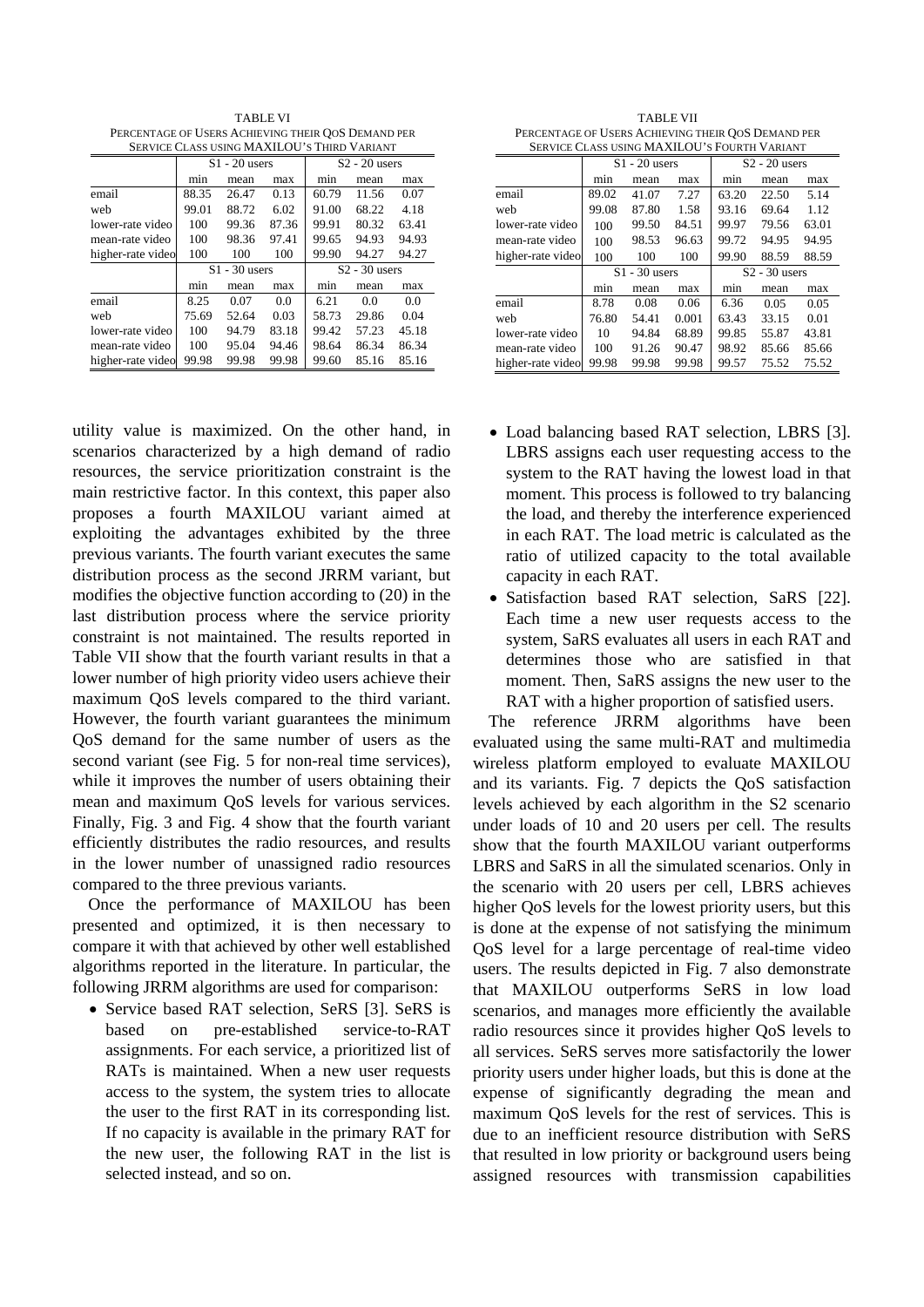

Fig. 7. QoS performance for the fourth MAXILOU variant and other reference algorithms.

exceeding their QoS demands. As a result, they achieved higher QoS satisfaction levels than real-time video users. For example, while approximately 40% of email users achieve their maximum QoS levels with SeRS, real-time video users do not even receive resources to satisfy their mean QoS level. These results highlight MAXILOU's benefits as well as its capacity to adapt and satisfy the established system conditions and QoS objectives under varying operating conditions.

### <span id="page-13-0"></span>**4. REAL-TIME IMPLEMENTATION COST**

This section is aimed at evaluating the potential application of the proposed JRRM algorithms in real systems. In particular, the section analyses two main aspects, the delay introduced by vertical handovers, and the computational cost and capability of the JRRM algorithms to obtain a solution to the distribution process in real-time.

Vertical handovers (VHO) can increase the system and user performance. The 3GPP defines the vertical handover process and the signalling message exchange for both Circuit Switched (CS) and Packet Switched (PS) services with the aim of providing a seamless inter-system handover process [\[23\]\[24\].](#page-16-15) As reported in [\[25\],](#page-16-16) VHO delays should be in the order of a few hundred milliseconds. However, vertical handovers must be carefully controlled in particular for delay sensitive real-time services. To this aim, the MAXILOU algorithm and its variants guarantee that in each distribution round, active real-time users will maintain at least their minimum QoS level using resources from the RAT they were previously assigned (9). These users will only change RATs if they can obtain higher QoS levels using resources available from other RATs. This approach has been adopted to achieve a balance between QoS and cost of switching RATs. For non real-time services, vertical handovers are permitted without any restrictions. Fig. 8 shows the percentage of transmissions that didn't perform a vertical handover when applying MAXILOU's fourth variant (very similar results were obtained for MAXILOU and the remaining variants). The results depicted in Fig. 8 confirm that VHOs are limited in the case of real-time services, and that VHOs mainly occur under high load conditions. In this case, the vertical handovers are justified by the QoS improvements obtained by real-time video users as they switch RATs.

Since JRRM decisions are based on an increasing number of variables and data, the JRRM processing time might become an important factor that can compromise the implementation feasibility of advanced JRRM policies. To evaluate the real-time computational performance of the proposed JRRM algorithm, the Code Composer Studio (CCStudio) software [\[26\]](#page-16-17) has been used. The CCStudio software emulates the real-time behavior of most of Texas Instrument's DSPs. Specifically, the TMS320C6455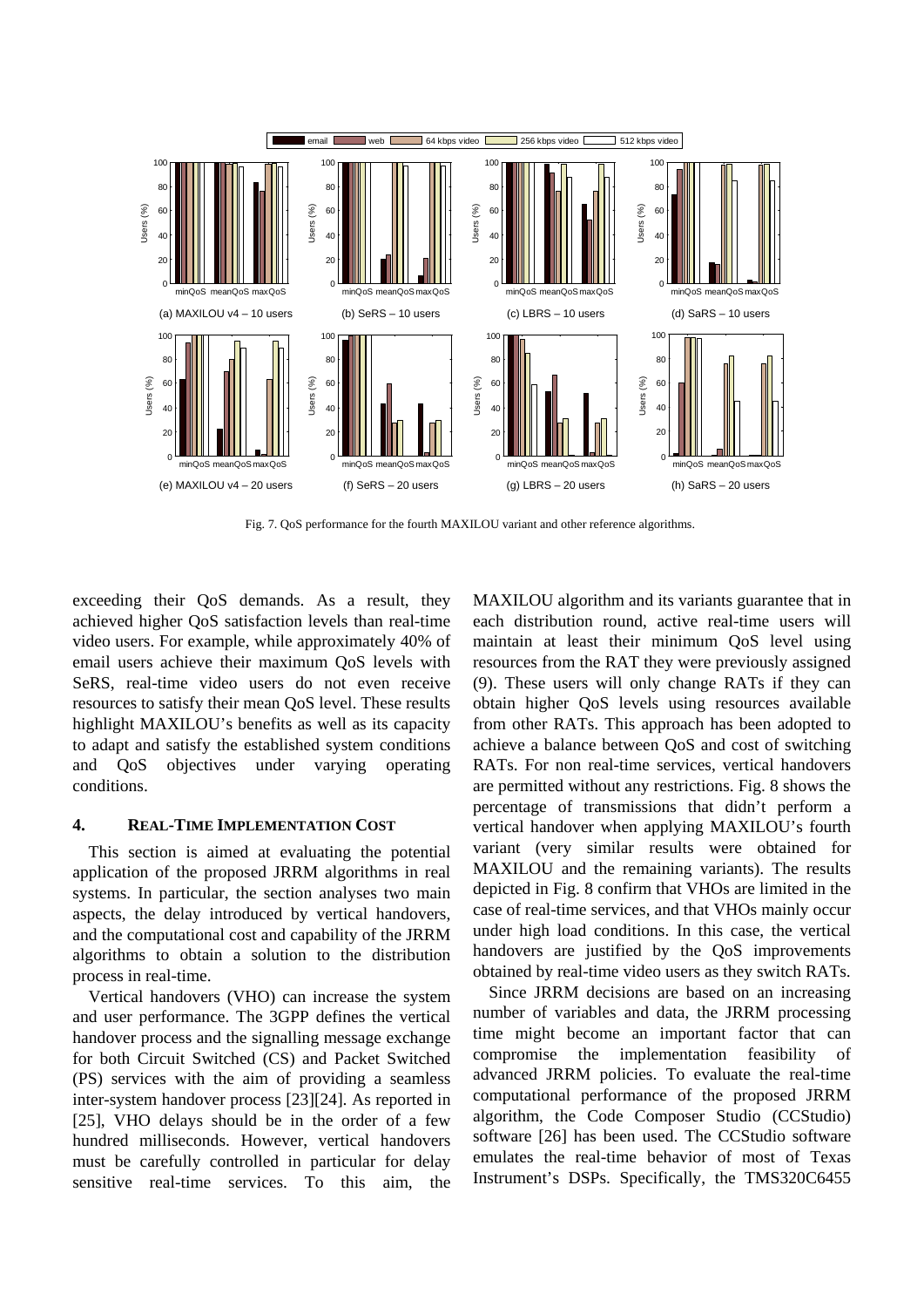

Fig. 8. Percentage of transmissions that ended up without switching RATs using MAXILOU's fourth variant.

[\[27\]](#page-16-18) has been chosen since it is one of the highest performance fixed-point DSPs in the TMS320C60000TM DSP family, and is a DSP commonly used in 3G base stations where high capacities and processing data rates are required. The TMS320C6455 incorporates eight functional units to achieve maximum parallelism in processing 3G algorithms. Each functional unit works with an internal clock frequency of 1200MHz, and is capable of executing one instruction every clock cycle. As a result, the TMS320C6455 can perform at up to 9600 MIPS. To measure the real computational cost of MAXILOU, the algorithms and the linear programming tools used to solve them had to be implemented in the DSP emulator software. Given that CPLEX does not provide access to its source code, the open source LP\_SOLVE linear programming solver [\[28\]](#page-16-19) has been used instead.

Fig. 9 depicts the computational time needed by the TMS320C6455 DSP to resolve the JRRM problem using the MAXILOU algorithm. The figure shows the average time and the 95 percentile for the simulated JRRM distribution rounds. The depicted results correspond to the S1 scenario under loads of 5, 8 and 10 users per cell actively participating in the distribution process. The obtained results show that MAXILOU required an average time of 0.20s to find a JRRM distribution solution when 5 users are participating in the process. However, the average time increases up to 4.52s and 8.25s in the scenarios with 8 and 10 active users per cell. These results are derived from the number of elapsed clock cycles provided by the CCStudio DSP simulator. The CCStudio DSP simulator also provides the number of executed instructions. The analyses of the number of executed instructions shows that, although the TMS320C6455 is able to perform up to 8 instructions per clock cycle, the DSP only executed in average one instruction every 5 or 6 clock cycles depending on the number of users



Fig. 9. Time needed by MAXILOU to find a JRRM optimum solution using the TMS320C6455 and LP\_SOLVE.

participating in the distribution problem. This low number of executed instructions per clock cycle is due to the fact that the source code of the JRRM algorithm and the linear programming tools have not been optimized for the DSP platform. This non-optimized code results in a high number of clock cycles spent without executing instructions due to cache penalties and/or memory wait states required by the physical device to access memory and read data. The linear programming solver is usually developed for computer simulation uses, and applied to analyse and solve nonreal time optimization situations where the time required to access memory is not a critical issue. In this context, a computational improvement factor up to 40 or 48 could be achieved with an optimized code that makes the most of the eight functional units available in the TMS320C6455.

Additional computational improvements can also be obtained with a higher performance MIP solver such as CPLEX [\[29\].](#page-16-20) To this aim, the authors have analyzed the computational improvements that could be achieved using CPLEX instead of LP\_SOLVE by implementing and testing both solvers in a PC. The obtained results showed that the use of CPLEX significantly reduced the JRRM computational times. For example, the MAXILOU implementation using CPLEX reduced the 95 percentile of the time needed to find a JRRM solution by a factor of 5 and 10 when 8 and 10 active users demanded resources respectively. If we apply the CPLEX and optimized code improvement factors (a factor of just 10 in the case of the optimized source code), the 95 percentile of the time needed by the DSP platform to find a JRRM solution when 10 active users request resources could be reduced below 250ms.

The previous results have demonstrated the feasibility to implement the MAXILOU algorithm in real hardware systems when current and high performance DSP platforms and MIP solvers are considered. Since all the MAXILOU variants introduce additional processes, it is also necessary to evaluate their computational performance. To do so,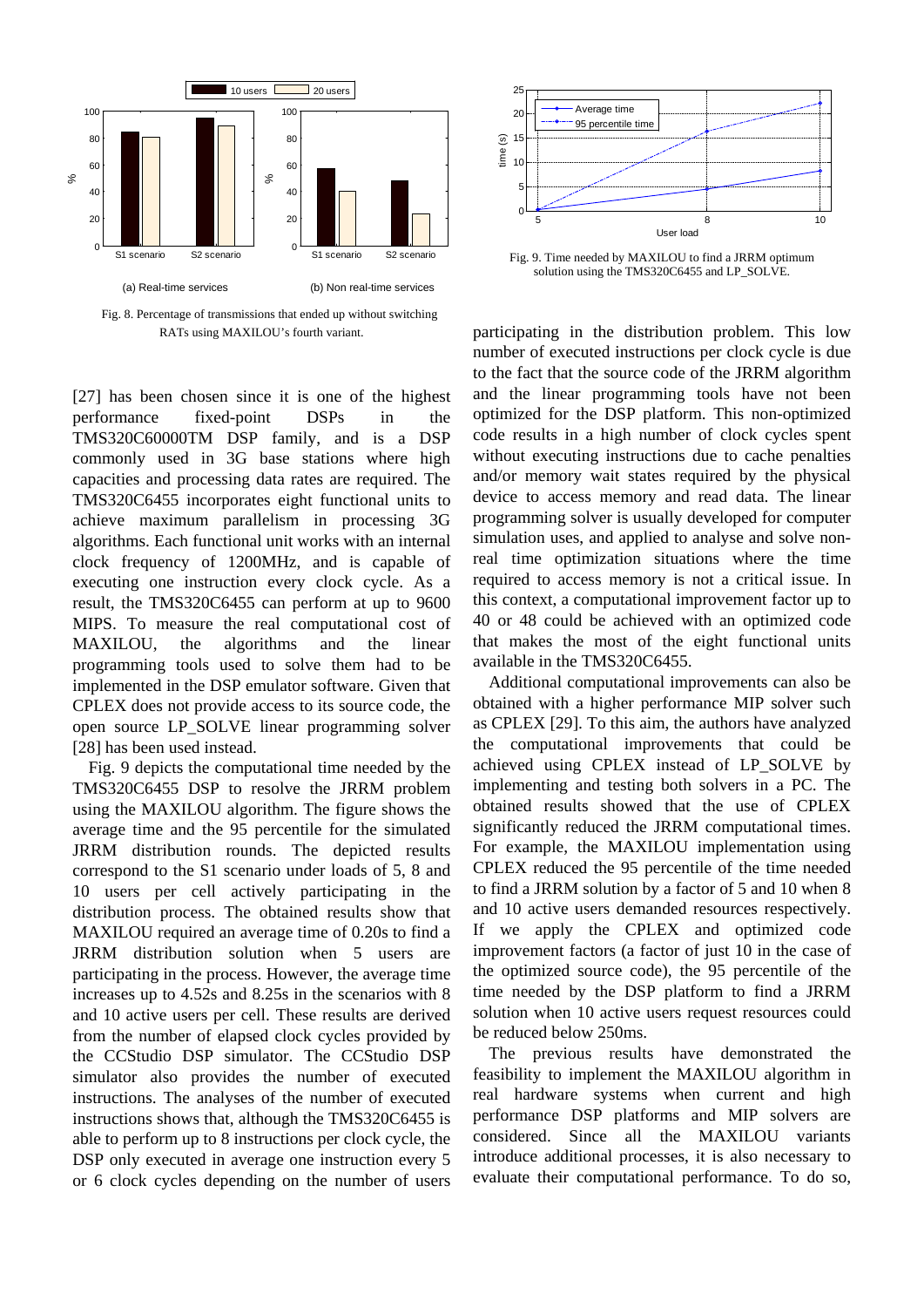their computational performance is compared against that of the original MAXILOU algorithm by analyzing their CPU execution time<sup>[1](#page-15-8)</sup>. Fig. 10 depicts the CDF of the CPU time spent by each JRRM algorithm to achieve an optimum solution<sup>[2](#page-15-9)</sup>. The results depicted in Fig. 10 show that in all simulated scenarios, only the third MAXILOU variant increases significantly the time required to achieve an optimum solution to the JRRM problem in comparison with the original MAXILOU algorithm. Since the previous results demonstrated the feasibility to implement and operate in real-time the MAXILOU proposal, the results in Fig. 10 confirm that the MAXILOU variants exhibiting better results (e.g., the fourth variant) can also be implemented and operated with low computational cost.



Fig. 10. CDF of the CPU time (seconds) required by MAXILOU and its variants.

#### <span id="page-15-7"></span>**5. CONCLUSIONS**

This paper has presented a novel JRRM policy and several variants designed to jointly manage the radio resources of various RATs present in heterogeneous wireless networks. The proposed JRRM algorithm considers the discrete nature of mobile radio resources, and is based on integer linear programming optimization techniques that try to optimize the distribution of radio resources by maximizing their use and providing users with satisfactory QoS levels. The conducted study has demonstrated the potential of integer linear programming-based algorithms to efficiently solve JRRM problems, providing high QoS levels and efficiently using the available radio

resources. The obtained results have also shown the capacity of the JRRM proposals to satisfy the established resource managements policies and requirements. The JRRM proposal could easily be adapted to other policies and requirements by modifying its system and service constraints. The paper has also highlighted the possibility to optimize the operation and resource management of the integer linear programming JRRM proposal with some simple heuristics improvements that result in a more efficient use of the radio resources. Finally, this work has analysed the computational cost of the JRRM proposal in hardware emulators, and has demonstrated its capacity to achieve distribution solutions in real-time, thereby increasing its future implementation perspectives.

#### **ACKNOWLEDGEMENTS**

This work has been supported by the Ministry of Science and Innovation (Spain) and FEDER funds under the project TEC2008-06728 and MTM2008- 06778-c02-01, by the Generalitat Valenciana under the project ACOMP/2010/111, and by the Ministry of Industry, Tourism and Trade (Spain) under the project TSI-020400-2008-113 (CELTIC proposal CP5-013).

#### **REFERENCES**

- <span id="page-15-0"></span>[1] 3GPP, Improvement of Radio Resource Management (RRM) across RNS and RNS/BSS, TR 25.881, v5.0.0, 2002.
- <span id="page-15-1"></span>[2] 3GPP, Improvement of Radio Resource Management (RRM) across RNS and RNS/BSS post-Rel-5, TR 25.891, v0.3.0, 2003.
- <span id="page-15-2"></span>[3] X. Gelabert, J. Pérez-Romero, O. Sallent, R. Agustí, On the Suitability of Load Balancing Principles in Heterogeneous Wireless Access Networks, in: Proc. International Symposium on Wireless Personal Multimedia Communications (WPMC'05), Aalborg (Denmark), September 2005.
- <span id="page-15-3"></span>[4] O. Sallent, J. Pérez-Romero, R. Ljung, P. Karlsson, A. Barbaresi, Operator's RAT Selection Policies based on the Fittingness Factor Concept, in: Proc. 16th IST Mobile and Wireless Communications Summit 2007, pp. 1-5, Budapest (Hungary), July 2007.
- <span id="page-15-4"></span>[5] O. Yilmaz, A. Furuskär, J. Pettersson, and A. Simonsson, Access selection in WCDMA and WLAN multi-access networks, in: Proc. IEEE 61st Vehicular Technology Conference (VTC 2005), vol. 4, pp. 2220– 2224, Stockholm (Sweden), April 2005.
- <span id="page-15-5"></span>[6] S. J. Lincke, Vertical handover policies for common radio resource management, International Journal of Communication Systems 18 (2005) 527–543.
- <span id="page-15-6"></span>[7] A. Tolli, P. Hakalin, and H. Holma, Performance evaluation of common radio resource management (CRRM), in: Proc. IEEE International Conference on

<span id="page-15-8"></span><sup>&</sup>lt;sup>1</sup> Simulations have been conducted using a PC with a 2.6GHz AMD Opteron processor, 1MB of cache and 3GB of RAM.

<span id="page-15-9"></span><sup>&</sup>lt;sup>2</sup> The data for the first MAXILOU variant is not shown since this variant does not provide a significant QoS performance improvement.